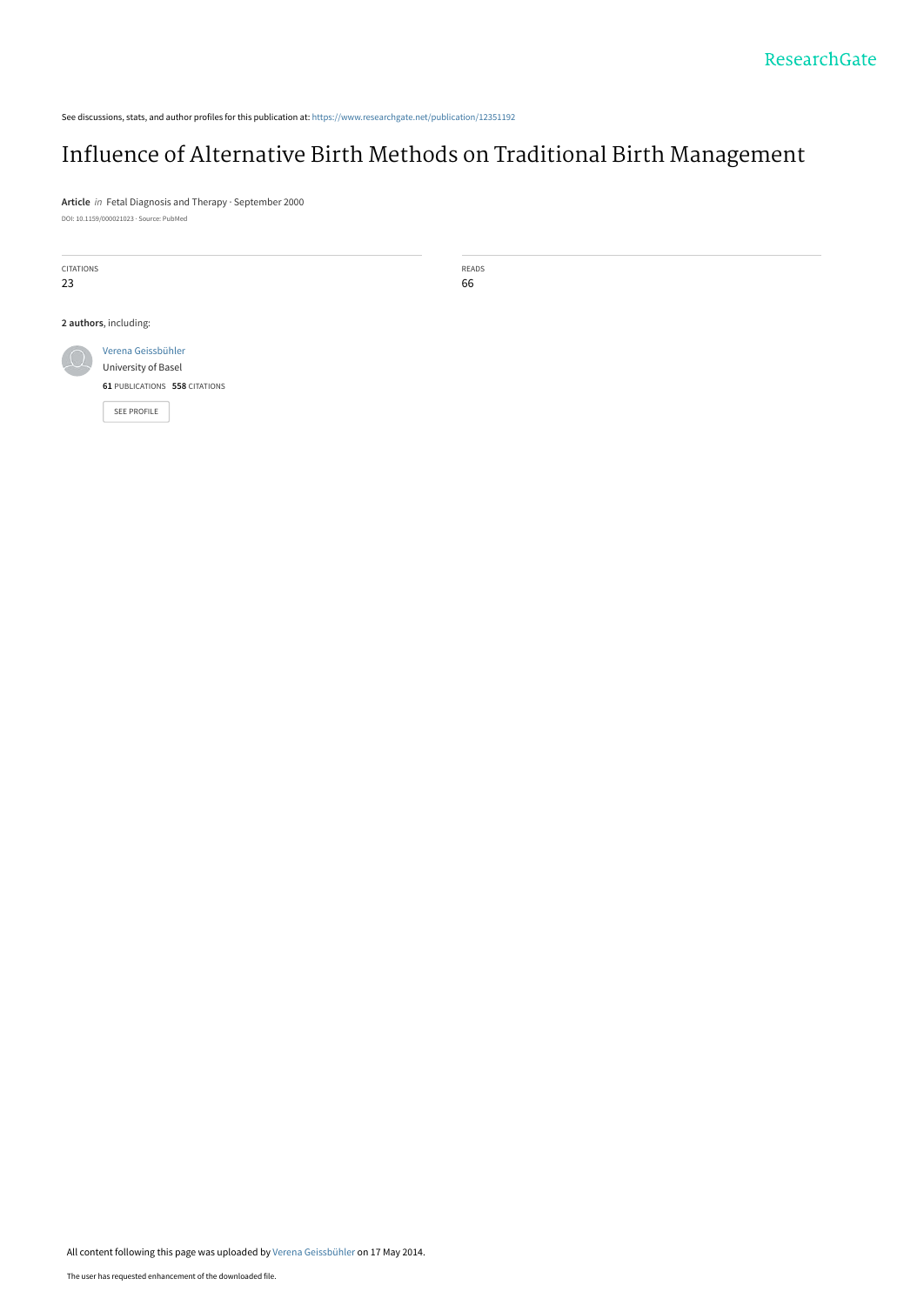# **Influence of alternative birth methods on traditional birth management**

PD Dr. med. Jakob **Eberhard**, MD, Director of the clinic for obstetrics and gynecology of the cantonal hospital (Thurgauisches Kantonsspital), 8501 Frauenfeld/Switzerland, and "Privatdozent" at the University of Zurich/Switzerland.

Dr. med. Verena **Geissbuehler**, MD, Head of the clinic for obstetrics and gynecology of the cantonal hospital (Thurgauisches Kantonsspital), 8501 Frauenfeld/Switzerland

## **Requests for reprints at the following address:**

Dr. med. Verena **Geissbuehler** Leitende Aerztin Frauenklinik Thurgauisches Kantonsspital CH-8501 Frauenfeld/Switzerland

Tel: 0041- 52- 723 72 53 (office hours) Fax: 0041- 52- 723 73 64 e-mail: vgeissbuehler@bluewin.ch

## **Correspondence to:**

PD Dr.med Jakob **Eberhard**  Chefarzt Frauenklinik Thurgauisches Kantonsspital CH-8501 Frauenfeld/Switzerland

Tel: 0041- 52- 723 72 53 (office hours) Fax: 0041- 52- 723 73 64 e-mail: vgeissbuehler@bluewin.ch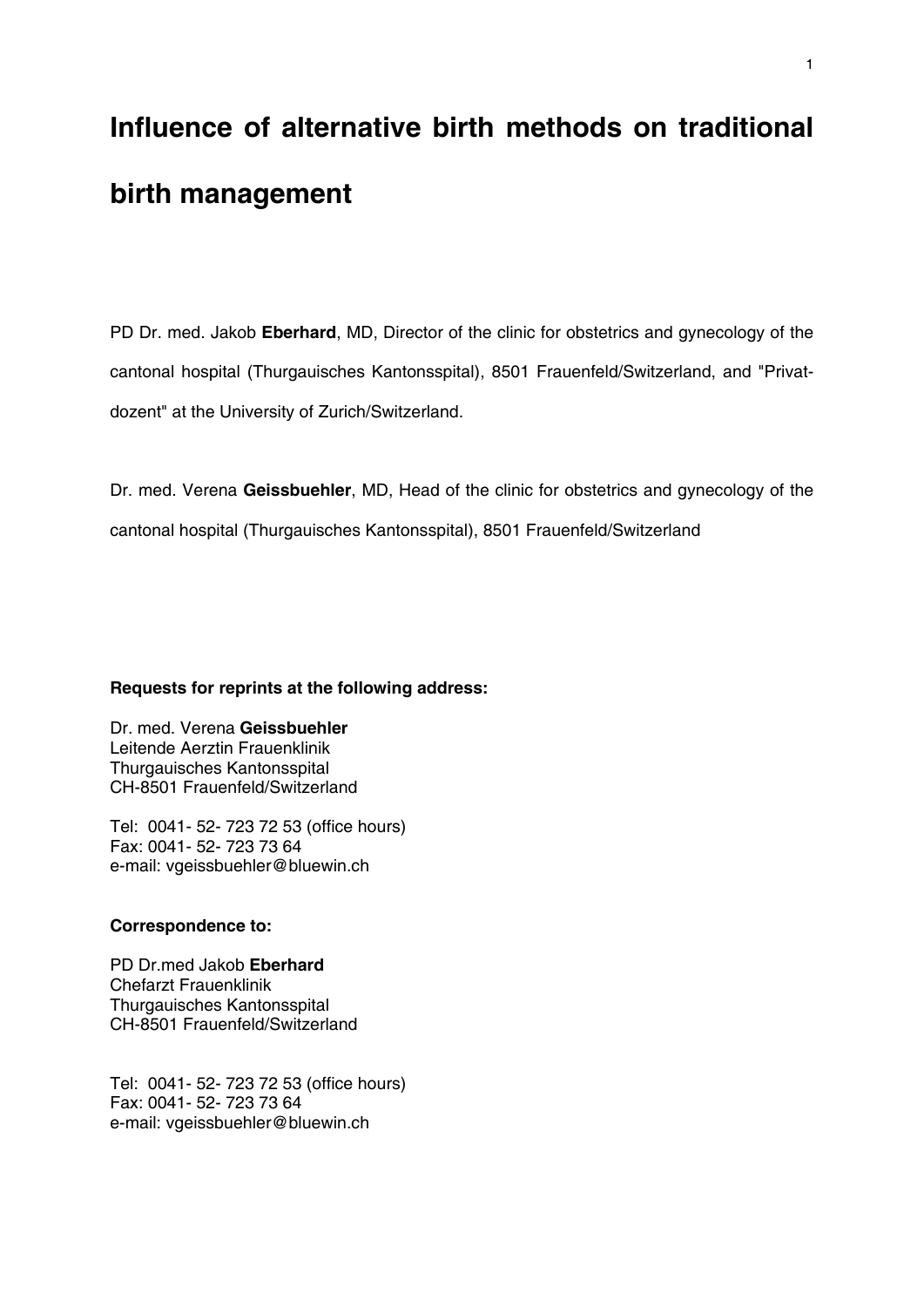#### **Summary**

#### **Background**

Because of popular demand for more natural childbirth, a new concept was introduced in 1991 in our clinic. It consisted of careful monitoring and birth management, restrictive use of invasive methods, and free choice of different birth methods including waterbirths and other alternative birth methods. Our aim was to determine the influence of our new birth concept on the way women give birth and on the birth management in our clinic.

#### **Methods**

In a total of 9,418 births between 1991 and 1997 (new birth concept KSF (KSF  $=$  Kantonsspital Frauenfeld) the changing pattern of birth methods and birth management in our clinic under the influence of the new birth concept were analysed. The results were compared to a historical group in our clinic, a total of 5,602 births from 1986 to 1990, and to data from a contemporary group from Swiss clinics, a total of 344,328 births from 1986 to 1997.

#### **Findings**

Our study shows that alternative birth methods are very popular. The waterbirth rates have risen steadily and stabilized at around 40% to 50% of the spontaneous births. The Maiabirthing stool births rates reached a peak of popularity in 1993 (23%) five years after their introduction, dropping again to 10% of the spontaneous births. The bedbirth rates have stabilized at around 40% of the spontaneous births. Other birth methods such as standing, supported by a rope, on the mat or on all fours are much less popular.

The impact of our new birth concept on different aspects of birth management differs greatly from one to another. The episiotomy rate has dropped from a previous rate higher than 80% to a rate lower than 15%. The caesarean section rate in our clinic (around 10%) has remained substantially below the Swiss average (around 15%). The rate of the spinal and epi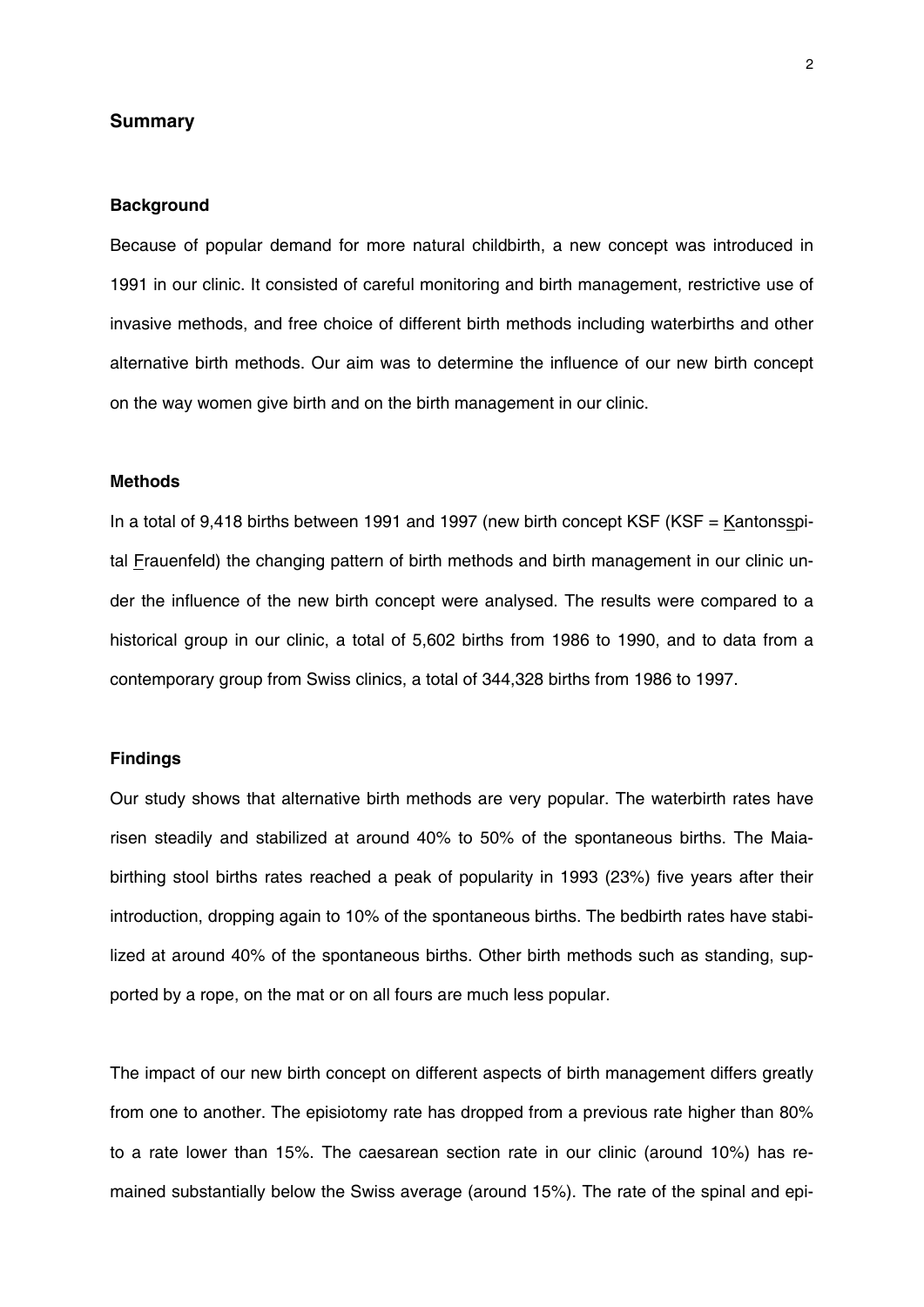dural analgesia was maintained at a constant level, around 13%, while the Swiss average rates doubled and reached 23% in 1997. The induction and amniotomy rates as well as the use of oxytocin were not influenced by the new birth concept and are comparable to the Swiss average.

#### **Conclusion**

Alternative birth methods and in particular waterbirths are very sought after. This popular pressure insisting upon less invasive, more natural birth management can be well integrated into the security-oriented way of thinking of classical medicine. In our clinic the general trend towards more invasive measures in birth management could be countered by the introduction of a new birth concept with alternative birth methods.

KEYWORDS: Waterbirth

 Alternative birth method Birth concept Maia- birthing stool Episiotomy Perineal laceration Bedbirth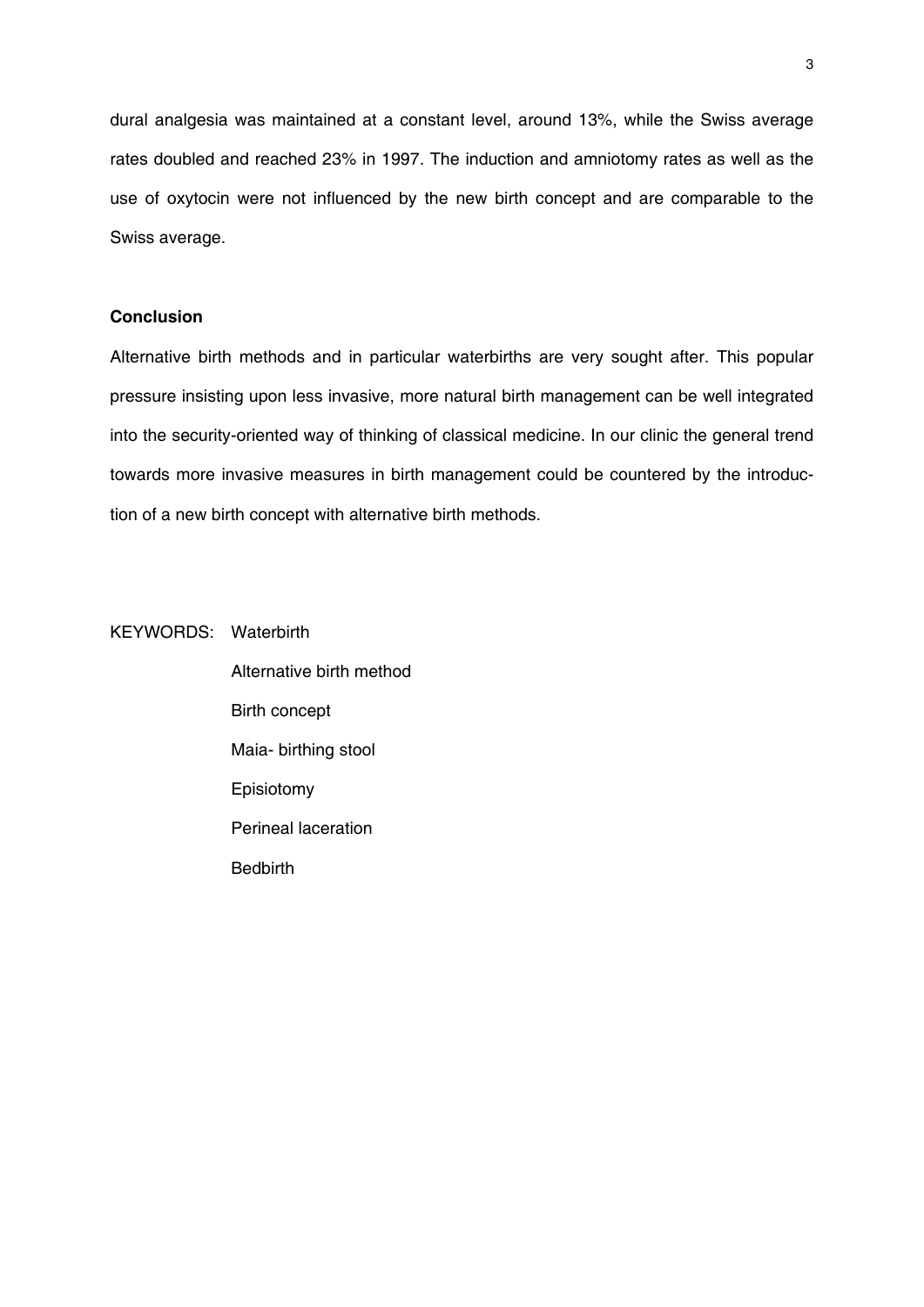#### **Introduction**

Alternative birth methods including waterbirths were introduced in the clinic of obstetrics and gynecology in Frauenfeld/ Switzerland, as part of a new birth concept containing the following main themes:

- Careful monitoring and birth management.
- Restrictive use of invasive methods and promotion of the natural birth process
- Participation of the parents in the decision-making during labor and birth, including the free choice of the birth method.

The introduction of this new birth concept came as a response to the growing dissatisfaction of the population with hospital birth management. Midwives' organization accused hospital births of being technique-dominated, inhuman, and hostile to nature. They perceived the parturient as helpless in the hands of decision-making midwives and doctors, obliged to give birth on narrow beds, in cold rooms while attached to monitors. Amniotomy, oxytocin, painkillers, episiotomies and operative vaginal births were seen as part of the routine in which there was no room for freedom of movement, individual wishes, participation in the decisionmaking, or basic comfort. They felt the conditions contrary to those essential to having a satisfying birth experience.

Their arguments had triggered in us a process of rethinking the birth management that our clinic was offering. The quality-oriented hospital birth management that we had striven to attain did clearly not correspond to the wishes of the young population bearing children and they were losing confidence in our midwives, doctors, our obstetrics and our hospital.

Along with different groups interested in birth management- midwives, doctors, birth preparation class teachers, leaders of women's organizations and pregnant women- we discussed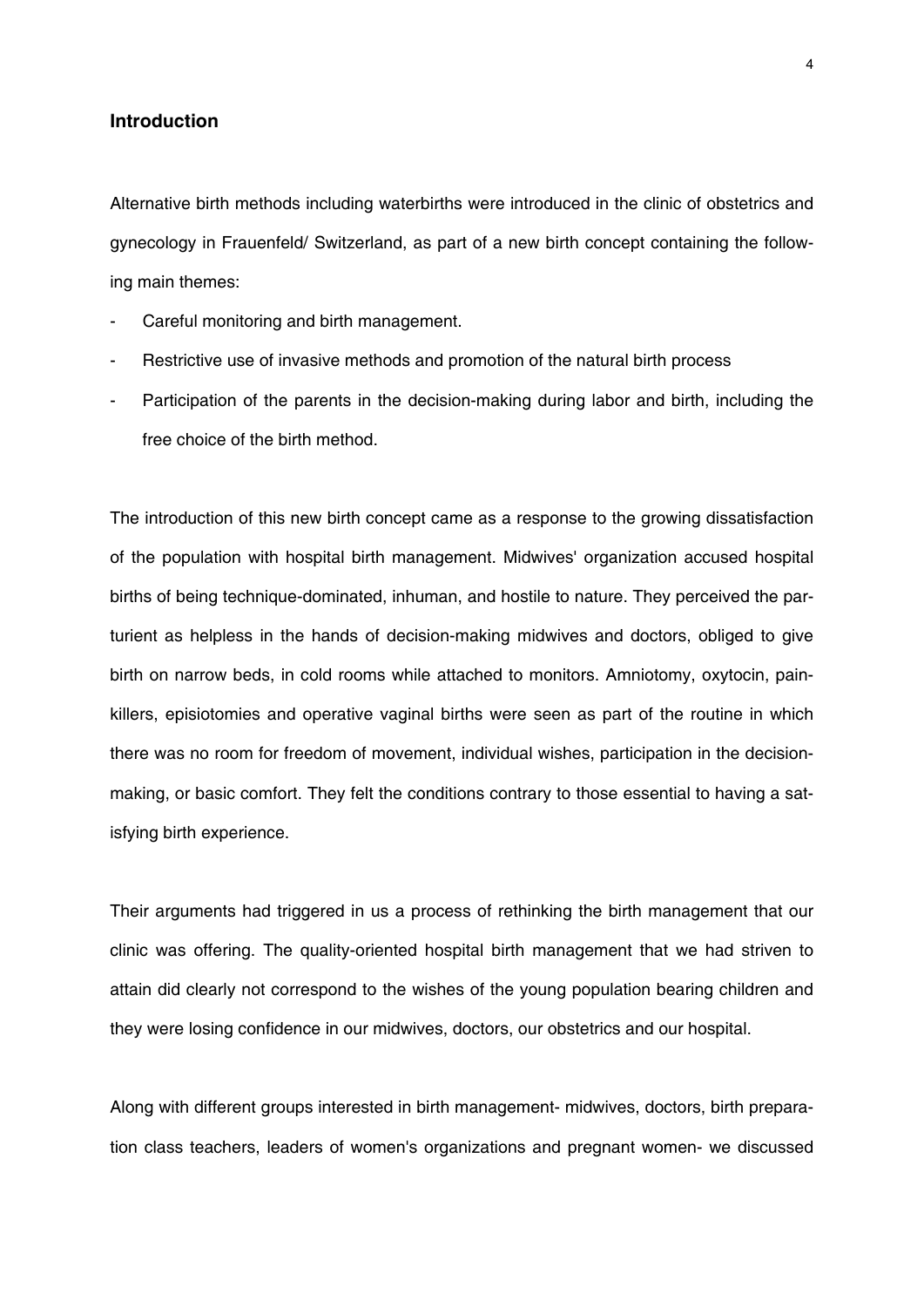criticism and wishes, and looked for possible solutions to regain the confidence of the child bearing population.

The new policy being the result of the common efforts of different groups, including some of the ones directly concerned with care-giving in our clinic (midwives and doctors), it could be integrated into the clinical routine within a very short time. Courses were organized to inform all our midwives, doctors and birth preparation class teachers of our new concept. A film was produced that shows a birth on a Maia-birthing stool as well as a waterbirth (1). The people in non-professional circles were informed about the changes by the newspapers and television, as well as through talks and evening classes organized for this purpose.

The delivery room set-up was also changed after the introduction of the new birth concept: the narrow birthbeds were replaced by wide ones, every delivery room was equipped with a Maia-birthing stool, large inflatable balls, a hanging rope, a mat, wall bars, colourful bed-linen and curtains as well as CD-players. We built three big tubs (figure 1) for relaxation and waterbirths, and a room for a hammock-like birth wheel: the Roma wheel.

In this new atmosphere we try to meet the parturients' needs for their physical and psychological comfort. Controversial routine interventions like i.v.'s, enemas, shortening of pubic hair etc. are reduced to a minimum. The parturients can eat and drink during labor. Technique is relegated to the background without compromising on high-quality fetal heart rate monitoring and birth management. The EFM (electronical fetal monitoring) is assessed mostly intermittently during the first stage of labor and continuously in the second stage of labor because this seems to be less disrupting at this point than intermittent monitoring. Where it is possible a telemetrical monitoring system is used to attain more freedom of movement. Because of safety reasons cableless monitoring is of course the only possibility in water.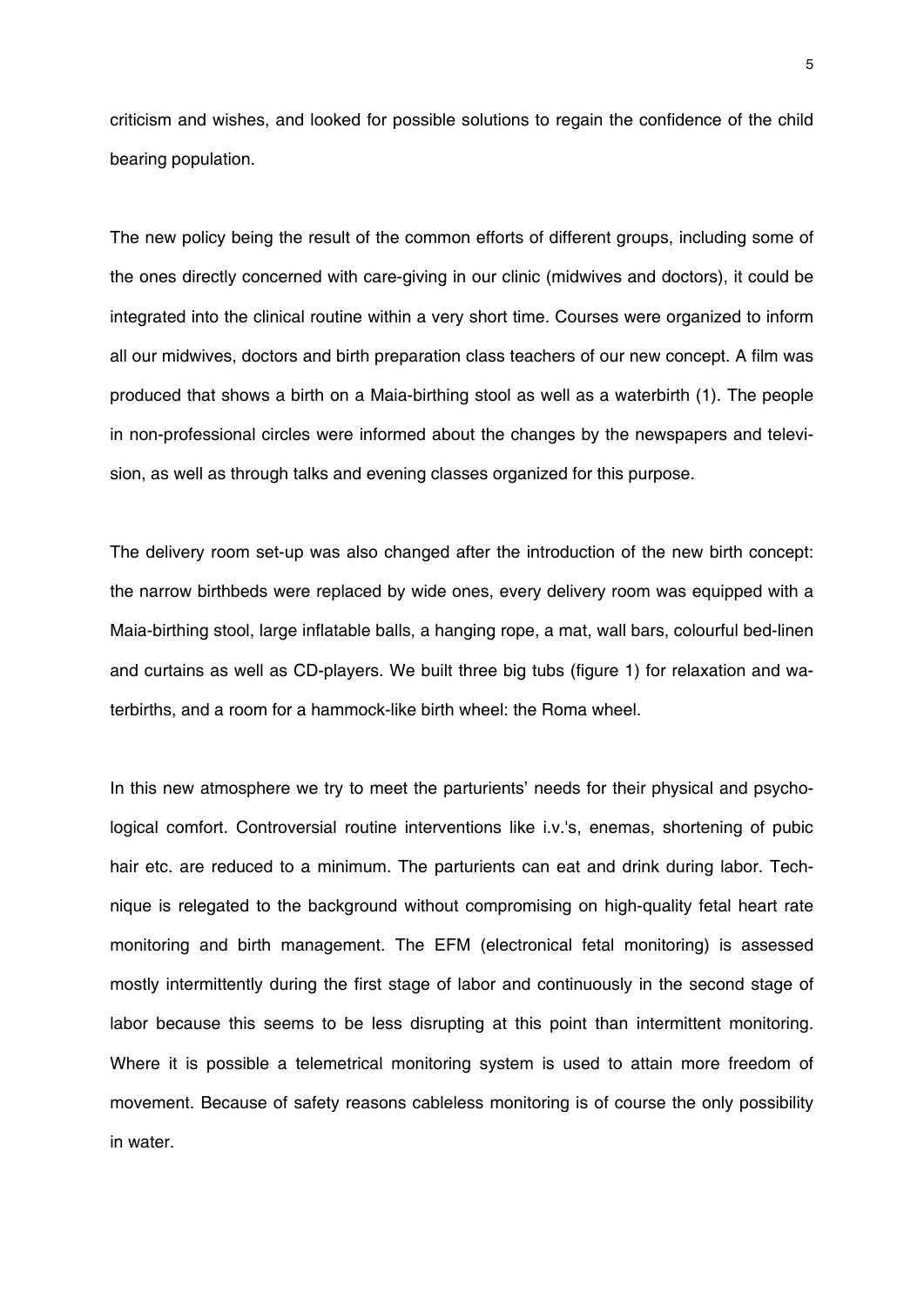During labor the parturients have a chance to try different positions and choose accordingly the birth method they feel most comfortable with. They can choose between giving birth in bed, on the Maia-birthing stool, in the water, on the Roma wheel, in different positions on a mat or "on all fours" on the mat or the bed, in an upright position supporting themselves by means of a rope or on the birthing bag. In this way the parturients may choose a standing, squatting, sitting or lying position for birth.

The midwife gives the parturient the support she wishes for during the first stage of labor; consequently her presence might be continuous during the first stage of one birth and sporadic during another. The midwife is always present during the second stage of labor; both the midwife and the doctor are present at the birth itself. The parturient may request any other person to accompany her: the partner/husband is almost always present at birth, a mother, a friend or even – although rarely - an older child may also accompany the motherto-be.

In 1991, after the new concept was introduced and the described changes took place, an observational study was started to assess the influence of this policy on the way women give birth and on different parameters concerning both mother and child. The present paper examines which birth methods the women have preference for as well as how the new birth concept has influenced various other aspects of birth management such as caesarean section-, episiotomy-, birth induction-, amniotomy rates and the use of oxytocin and regional analgesia over the years since its introduction (1991). The influence on the parameter (of health or morbidity?) of the mother and child are presented in another paper (29).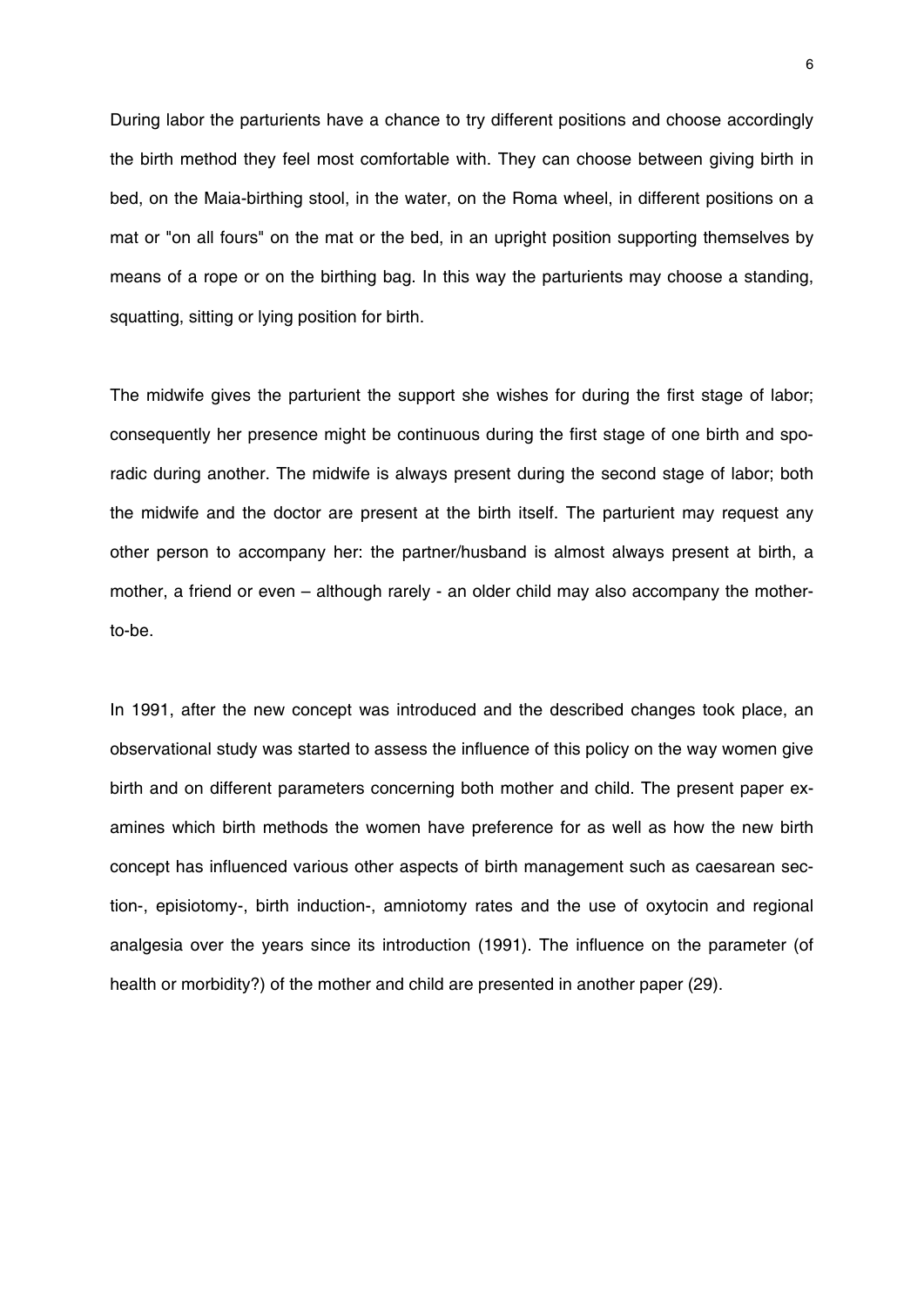#### **Methods**

Our hospital lies in a small town (25'000 inhabitants) in the north-eastern part of Switzerland (Frauenfeld) and meets the obstetrical needs of a clearly defined, mostly rural region of 150'000 inhabitants. Home births are rare in our region (less than 1%). Except for 2% of the patients who will be referred to a larger clinic of obstetrics and gynecology mainly because of preterm births before the end of the 33<sup>rd</sup> week of pregnancy, all parturients of the region give birth in our clinic, ours being the only birth clinic of the above mentioned region. The referral rate and the reasons for referral remained basically the sam e during the period of this study. A basic health insurance coverage has been compulsory on the Swiss national level since 1996, but already before that almost 100% of the population had insurance coverage. The expenses incurred during all births (including homebirths, traditional hospital births and alternative birthing procedures in a hospital) are covered exactly the same way throughout the country. 25% of our yearly 1000 to 1400 parturients are non-Swiss (mostly from south and eastern Europe), this rate remained constant over the period of observation and corresponds to the Swiss average.

To assess the influence of our new birth concept on the way women give birth and on the birth management (incidence of operative delivery, episiotomy, birth induction, analgesia) we analysed the changing panorama of these parameters in our clinic between 1991 and 1997 (seven years of new birth concept) with a total of 9,418 births. These data we compared with two similar and well-defined groups: a historical group and a contemporary group.

For the historical group (historical group Kantonsspital Frauenfeld, KSF) we used the data of our own clinic during a five year period of time (1986 to 1990, 5602 births) before the introduction of the new concept. This group is caracterized by the same catchment area, the same referral rates, the same head Ob./Gyn. and in part the same team of midwives as the group after the introduction of the new birth concept (1991 – 1997, 9418 births). The Swiss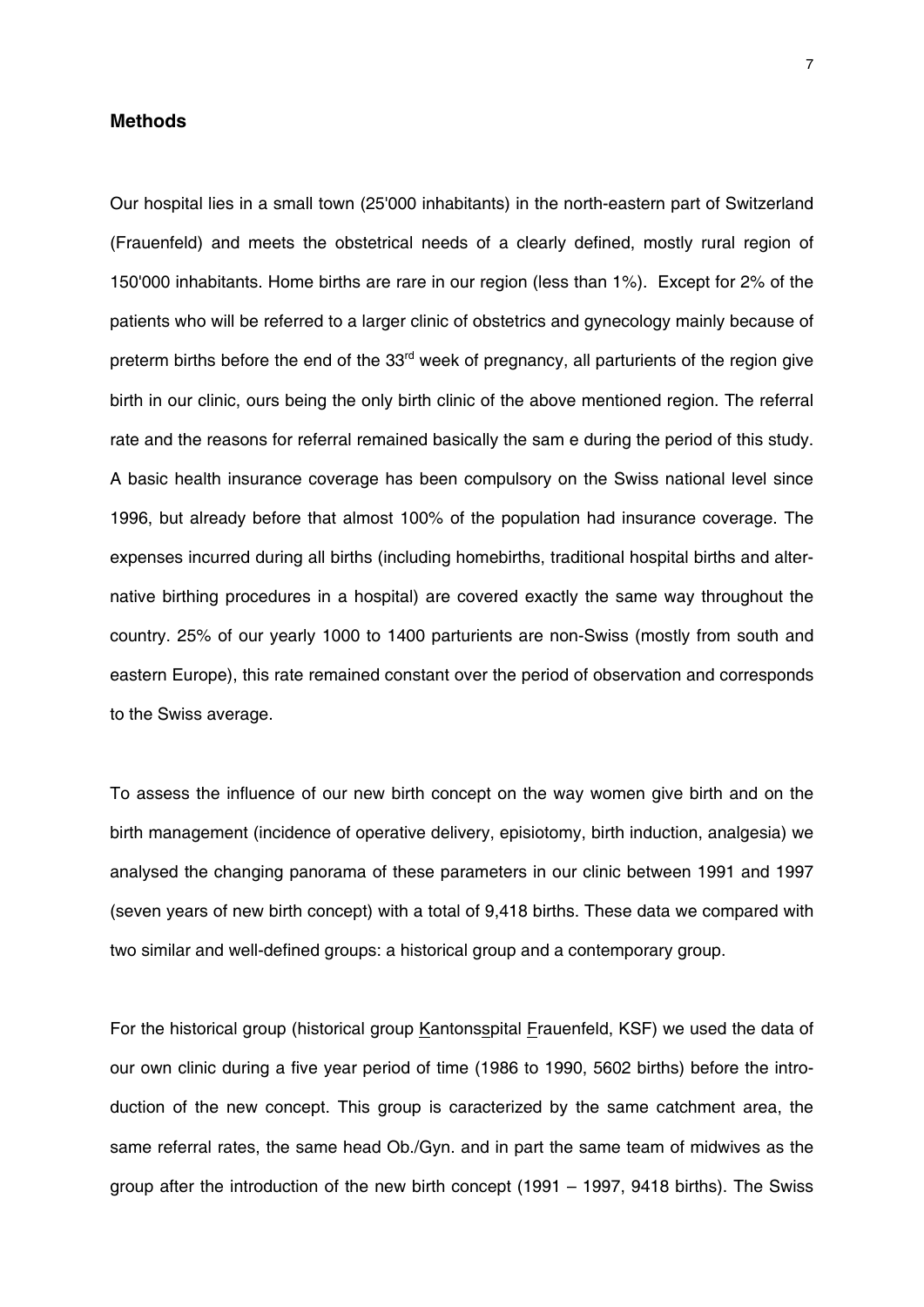insurance policy covering birth has not fundamentally changed from 1986 to 1997. The referral rates as well as the reason for referral has also remained the same during this time.

For the contemporary group we chose the data of the ASF statistics (2) from 1986 to 1997 with a total of 344,328 births (ASF =  $\Delta$ rbeitsgemeinschaft  $\Delta$ chweizerischer *Frauenkliniken*). The ASF statistics include data from most of the teaching obstetrical and gynecological clinics of Switzerland and represent a Swiss average we can compare ourselves to. Most university hospitals with their high rates of referred high-risk cases and most private clinics do not participate in this statistical study of the Swiss Ob./Gyn. clinics.

Dr. Heinz Sulger Buel of the Statistical Department of the canton of Thurgau/Switzerland, as well as Prof. T. Gasser, Department for Biostatistics of the Institute of Social and Preventive medicine of the University of Zurich/Switzerland, supervised the descriptive statistical review of the data.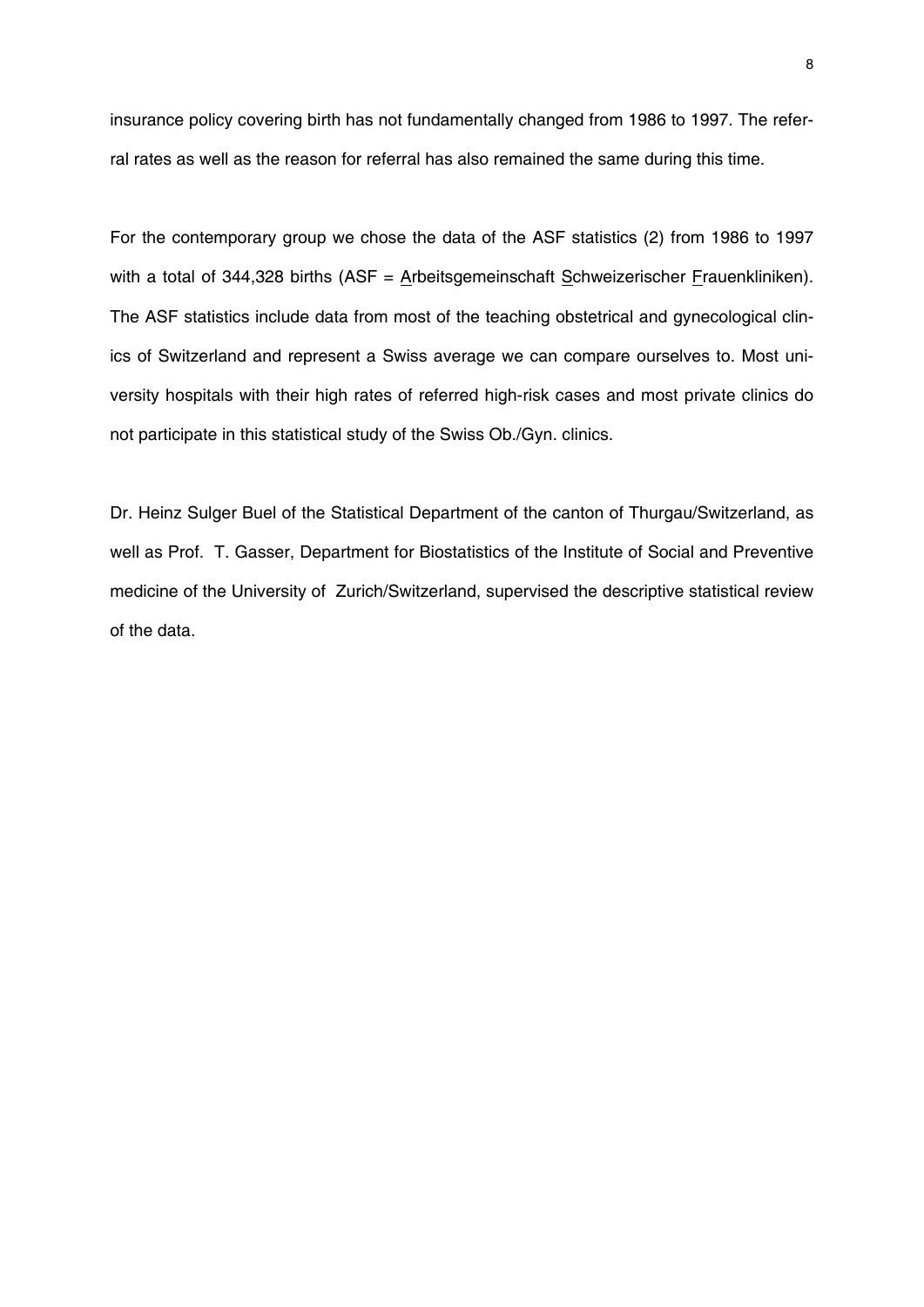#### **Results**

#### **Alternative birth methods and waterbirths**

Figure 2 shows which birth methods were chosen in spontaneous single births with cephalic presentation in our clinic over the past ten years (1988-1997).

In 1988, 99.8% of the spontaneous single births with cephalic presentation were **bedbirths.** They were then continuously more often rejected by those in favour of alternative birth methods till they reached the lowest rate of 29.8% in 1996. In 1997 we notice for the first time a rising bedbirth rate which reaches 44.1% of the spontaneous births.

The **Maia-birthing stool birth** was at first very popular. The rates of Maia-birthing stool births rose and reached a maximum of 23.3% in 1993, five years after its introduction, then fell back to 9.6% of the spontaneous births in 1997.

**Waterbirths** (figure 1) were introduced in the beginning of 1991. They became rapidly the favourite alternative birth method. In 1995 waterbirths were the most frequently chosen birth method altogether (42.5%), leaving even the bedbirths in second position (33.7%). Today waterbirths are very popular so that over 40% of the spontaneous single births with cephalic presentations are waterbirths, a rate comparable to that of bedbirths.

The **various other alternative birth methods** such as births standing or sitting, on the mat, in the upright position holding a rope, in the position "on all fours" on the mat or the bed as well as the newer methods like the Roma wheel and the birth bag are not chosen very often (around 5%).

### **New birth concept and different aspects of birth management**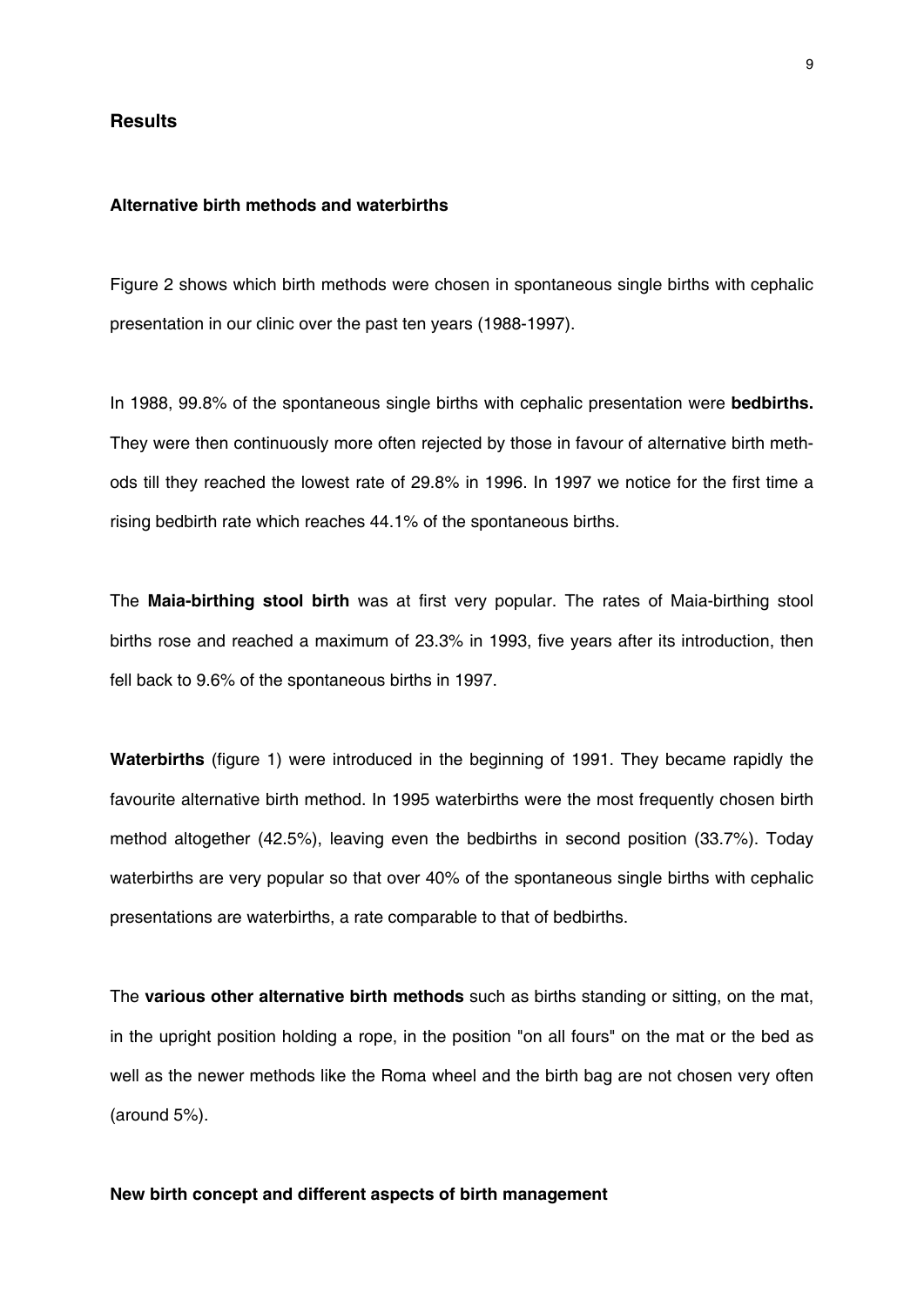Table 1 and figures 3 to 5 show the evolution of different aspects of our birth management (KSF) compared to that of the other Swiss clinics (ASF) over the past twelve years (1986- 1997).

In the alternative birth concept group the **caesarean section rates** remain low and are comparable to the rates in the historical group (around or lower than 10% of all births) up until 1996. During the same period of time the caesarean section rate rose significantly in the ASF group from 11.8% in 1991 to 14.3% in 1996. The caesarean section rate in our clinic rose suddenly from 9.9% in 1996 to 13.1% in 1997 (12% caesarean section rate in 1998).

After an initial rise at the introduction of the new concept, the **operative vaginal delivery rate** of our clinic fell from 11.1% in 1991 to 7.2% in 1997. In contrast the ASF statistics show a slight increase from 9.7% to 10.2% during the same period in the Swiss clinics.

The **episiotomy rates** in our clinic, with rates between 80% and 90% of all births, was very high at the beginning of the historical period (84.8% in 1986). Between 1986 and 1997 the episiotomy rate dropped steadily and stabilized between 10% and 15% of all births. The drop in episiotomy rates in the Swiss clinics (ASF) started later, and was not as rapid. In 1997 the ASF episiotomy rate was still 47.1% compared to 13.1% episiotomies in our clinic (KSF).

Since the introduction of our new concept we have seen no change in the frequency of **induction** (fluctuation between 11% and 15%) or in the **use of oxytocin** in labor stimulation (fluctuation between 25% and 36%). However the terms induction and stimulation in the statistics seem vague, so that the data should be evaluated carefully.

On the other hand **amniotomy** is clearly defined and well documented. We notice a decrease in amniotomy rates in our clinic (KSF) as well as in the Swiss clinics (ASF). In 1987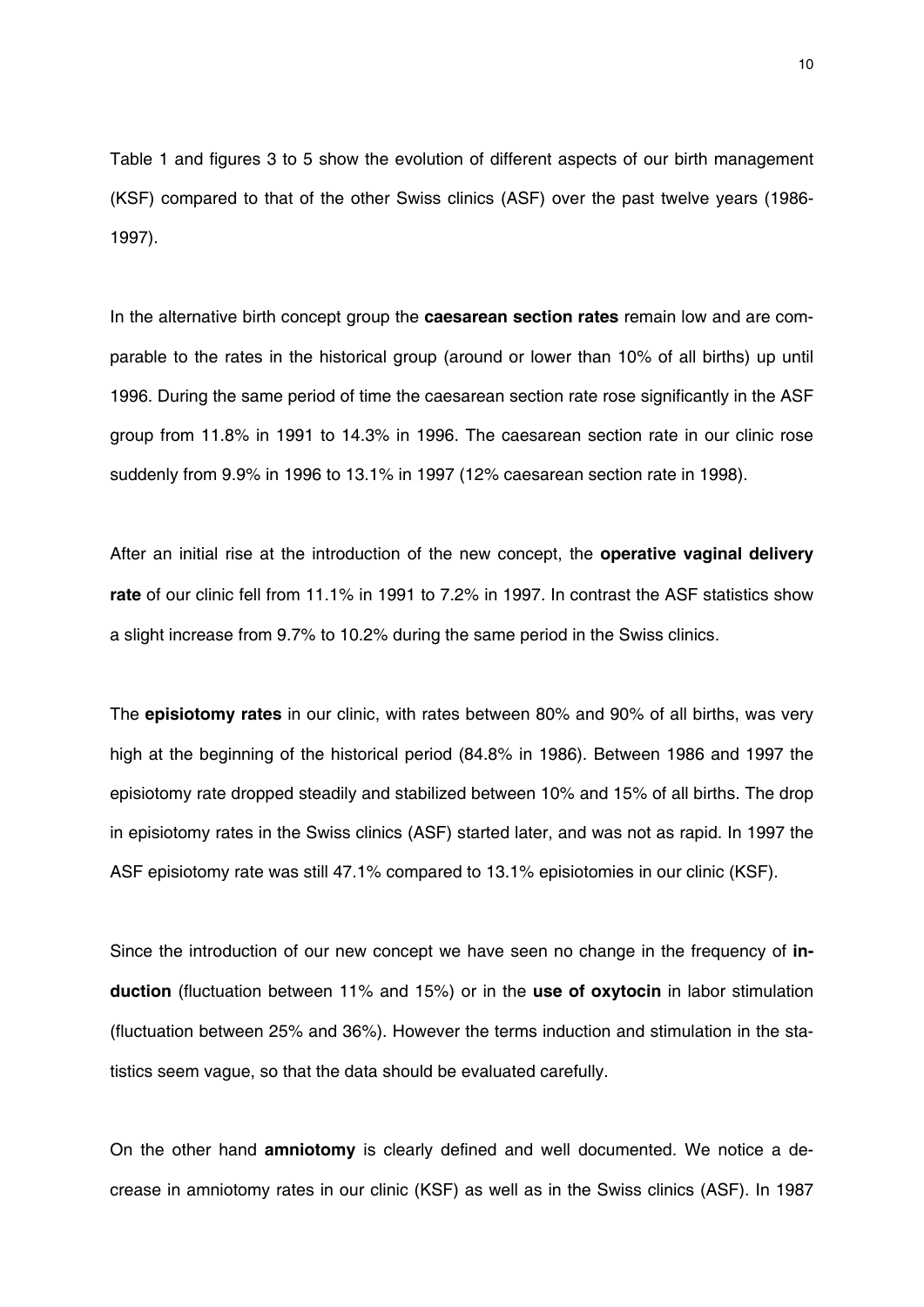artificial rupture of the membranes was still performed in 47.4% of the births in our clinic; in 1990 amniotomy rates dropped to 31%. After the introduction of the new birth concept in our clinic the rates dropped further to 22.5% in 1996 (the lowest rate) and to 25.5% in 1997 respectively. The Swiss clinics (ASF) show, with 37.8% in 1987, a lower amniotomy rate than that of our clinic to start with; the drop in other Swiss clinics began later, and reached 26.6% in 1997, a rate similar to that of our clinic.

The **epidural and spinal analgesia** which are used for vaginal deliveries as well as for caesarean sections remained low with our new concept (fluctuation between 11% and 15%). During the same period of time (1991 – 1997) there was a rise in the rates in the Swiss clinics (ASF) in general – from 11% to 23.8% of all births.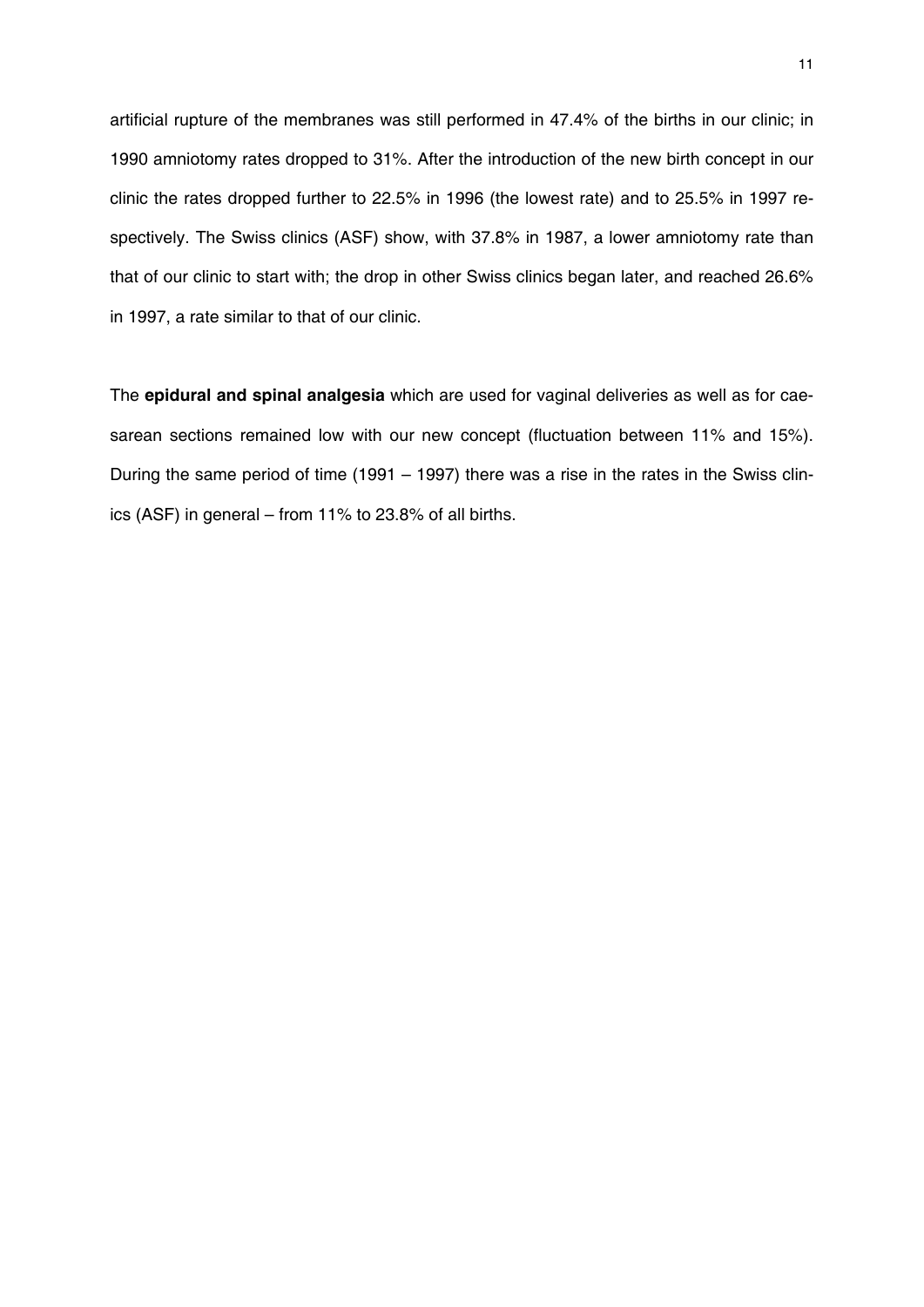#### **Discussion**

In the  $20<sup>th</sup>$  century maternal and perinatal mortality and morbidity (3) have dropped to very low figures. Medical interventions, technique and drugs seemed to be the solution to obtain even better results.

The first publications that questioned the benefits of active medical management such as high caesarean section rates (4), routine episiotomies (5), general monitoring (6), the use of tokolytika and oxytocin (7), operative deliveries for breech presentations (8) and multiple pregnancies (7), as well as the reports concerning the importance of support during labor (9) and on paramedical measures (10), were hardly noticed in medical circles. On the other hand homebirths (11) and births in clinics without intensive birth management were discussed at length and widely rejected. Similarly the demands for more respect of the natural course of birth and for more humanity in birth management and prenatal care are questioned (12, 13, 14, 15, 16).

In this setting, it is not surprising that innovations for more natural birth management came mainly from outsiders such as psychologists (17), sociologists (18), ethnologists (18, 19) birth preparation class teachers (18), midwives' and women's organisations (20) or even non conforming doctors (21, 22, 23, 24, 25).

We were the first Swiss teaching clinic to introduce waterbirths and other alternative births in 1991 as part of a new birth concept consisting of careful monitoring and birth management, restrictive use of invasive methods and free choice of the birth method. The population in general, the parturients, our midwives and doctors were very receptive to the changes. By asking parturients what they wished for, and by taking their desires seriously, an atmosphere of mutual confidence and acceptance was created. Moral conflicts between medical necessity and the desires of the parturients never became a problem.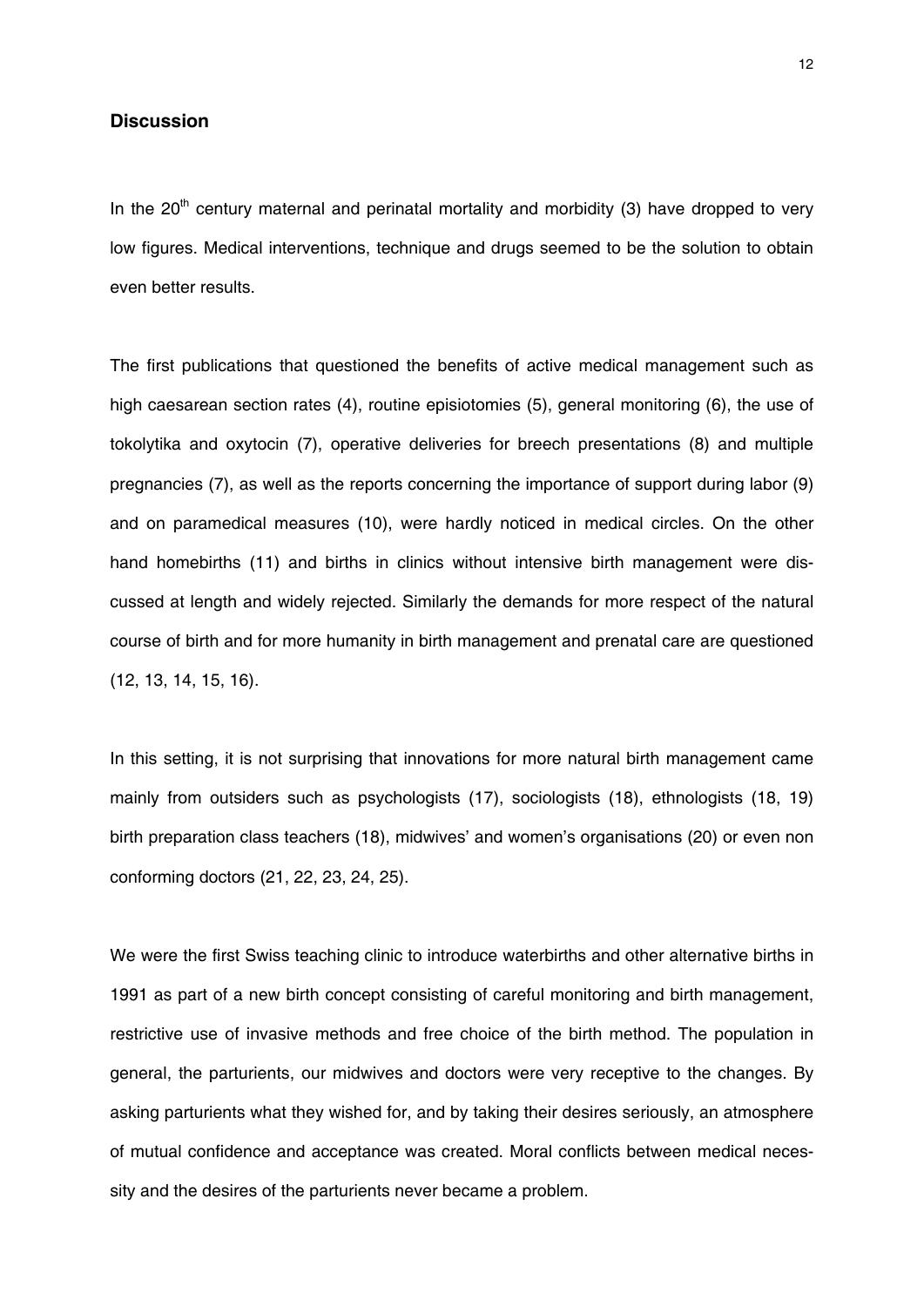Alternative birth methods became very popular in our clinic. Given the choice, around 60% of the parturients with spontaneous single births with cephalic presentation will choose not to give birth on a bed, waterbirths being their favourite (40%), followed by Maia-birthing stool births (10% to 15%). The share of bedbirths - and today the beds are wide and inviting stabilized at around 40% to 50% of the spontaneous births. Other alternative birth methods which have been thoroughly discussed (19, 26) by midwives and by other groups interested in birth management, like standing, holding a rope, kneeling, in the position "on all fours", squatting or on the Roma wheel (27) are less often chosen.

Our study shows that with the new birth concept it was possible to keep a constant caesarean section rate (around 10%). During the same period the caesarean section rates in comparable Swiss clinics (ASF) rose and reached more than 15%. This demonstrates that it is possible to avoid a rise in caesarean section rates with less aggressive birth management. These results contradict the conclusions of the Dublin experience (28) which interpret their low caesarean section rates to be the result of their rather invasive active birth management. It is still unclear why the caesarean section rates in our clinic rose suddenly in 1997 while the birth concept and the rates of the different birth methods remained constant. We suspect there may be a link between a rise in caesarean section and the drop in our operative vaginal delivery rates. The growing wish of the parturients for a caesarean section (respecting the women's choices is a central part of our policy), might explain further this rising rate. This will have to be examined over the next few years.

The operative vaginal delivery rates in our clinic show yearly fluctuations in the historical group (7.3% to 9.8%), as well as in the group with new birth concept (5.1% and 11.1%). The cause for these fluctuations are yet unclear. The operative vaginal delivery rates are stable in the Swiss clinic group (ASF) with a slight tendency to rise in the past few years.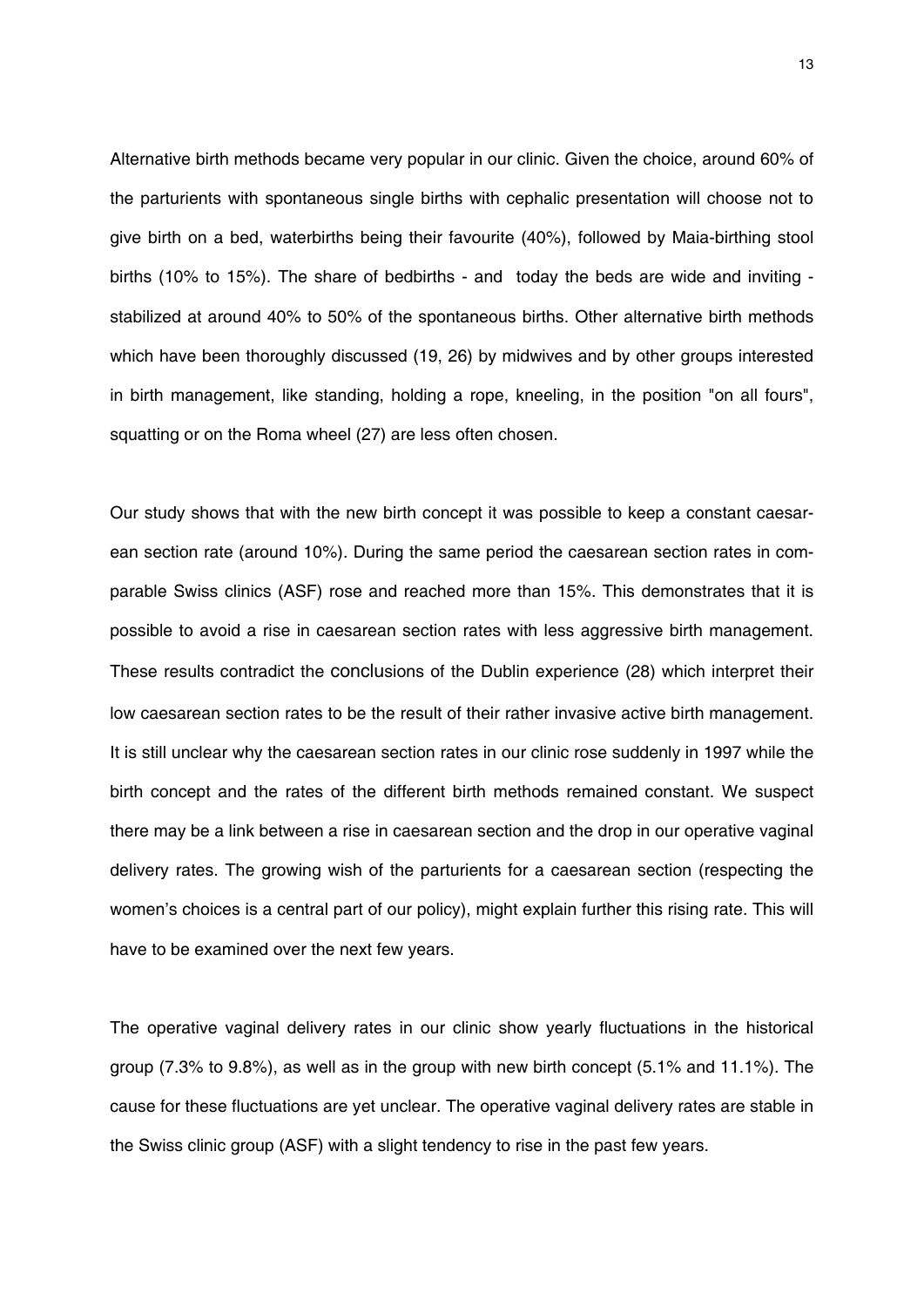The drop in episiotomy rates is a particularly interesting aspect of the changes of our new concept. We can say that episiotomies were part of the routine of almost every vaginal birth in the past, while today an episiotomy is performed almost exclusively in the case of fetal distress (i.e. asphyxia and failing to progress in the second stage of labor). It should be underlined that our prospective study (29) demonstrates that  $3<sup>rd</sup>$  and  $4<sup>th</sup>$  degree lacerations have not become more frequent.

The introduction of our new birth concept with alternative birth methods have no or only very little influence on many birth management parameters such as induction rates and rates of use of oxytocin. The explanation for the drop in the rate of artificial rupture of the membranes in 1990 lies probably in the changes in technical apparatus, and in the introduction of the electronical fetal heart rate monitoring by ultrasound. Before that, amniotomy was often performed for the internal electronical fetal heart rate monitoring and also because of the belief that it would shorten labor.

Our new concept has had a great influence on the need for analgesia. While in our group (KSF) the epidural and spinal rates have remained low, the rates in the Swiss clinics (ASF) have doubled and reached 23.8% of all births in 1997. Our prospective observational study (29) showed that the need for analgesia varies between the different birth methods, the waterbirth group needing the least analgesia.

Through these changes not only have we won back the confidence of our parturients in our birth management, but we have also improved its quality. While the new mothers are very enthusiastic about the alternative birth methods and say in no uncertain terms that they experience a more satisfying birth, the level of security for mother and child remain unchanged and are comparable to those of the high standard of classical birth management.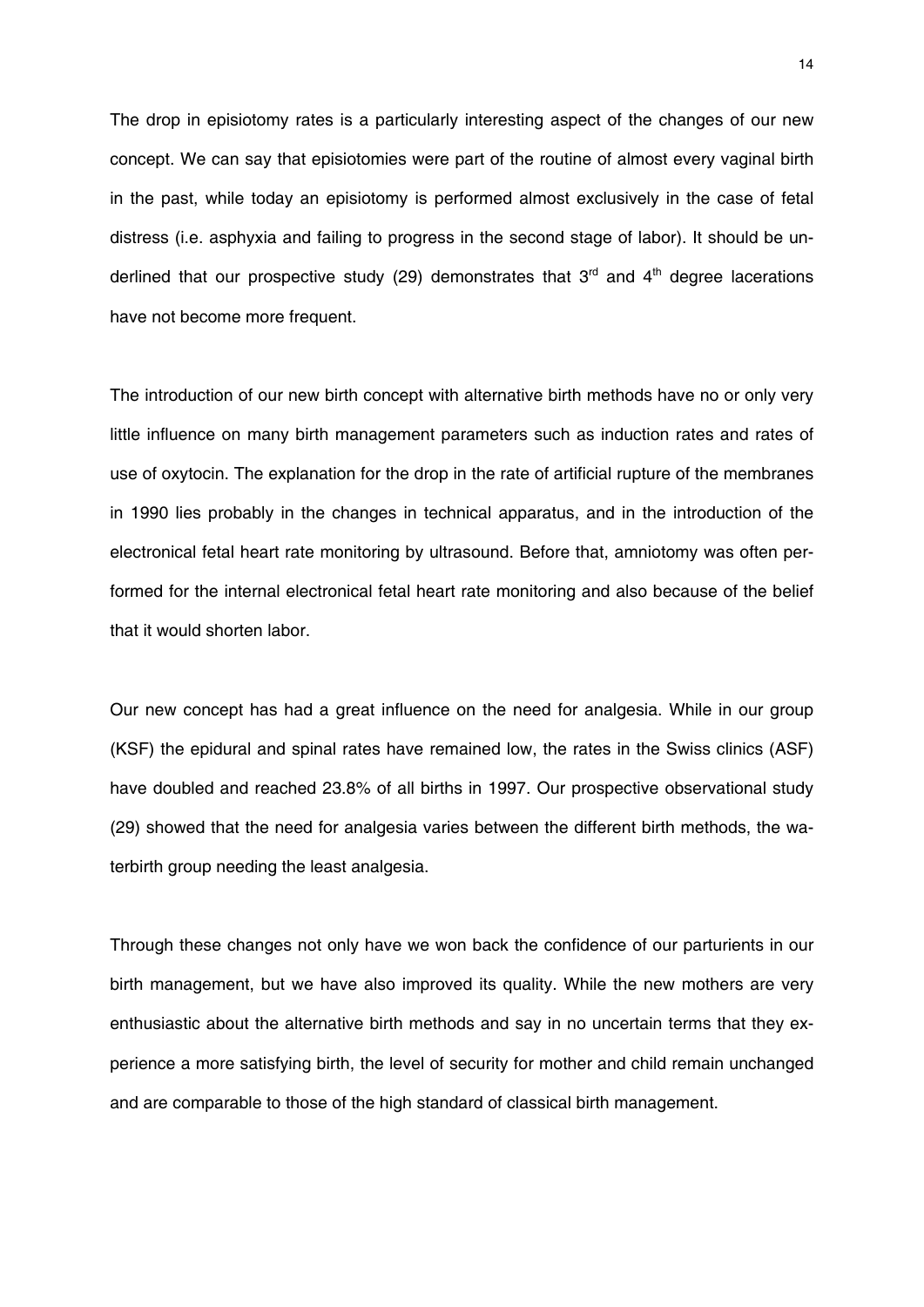Because of the unexpected interest of the media, the public and the parturients for our birth management, our birth concept and especially waterbirths have become popular. An inquiry revealed that in 1998 80% of the Swiss clinics had a tub and 50% already performed waterbirths (30).

Our experience, as well as the results of our study (29), demonstrate that alternative birth methods are very popular and that society's wishes for less invasive, more natural birth management can very well be integrated into classical obstetrical medicine without compromising on the security of mother or child.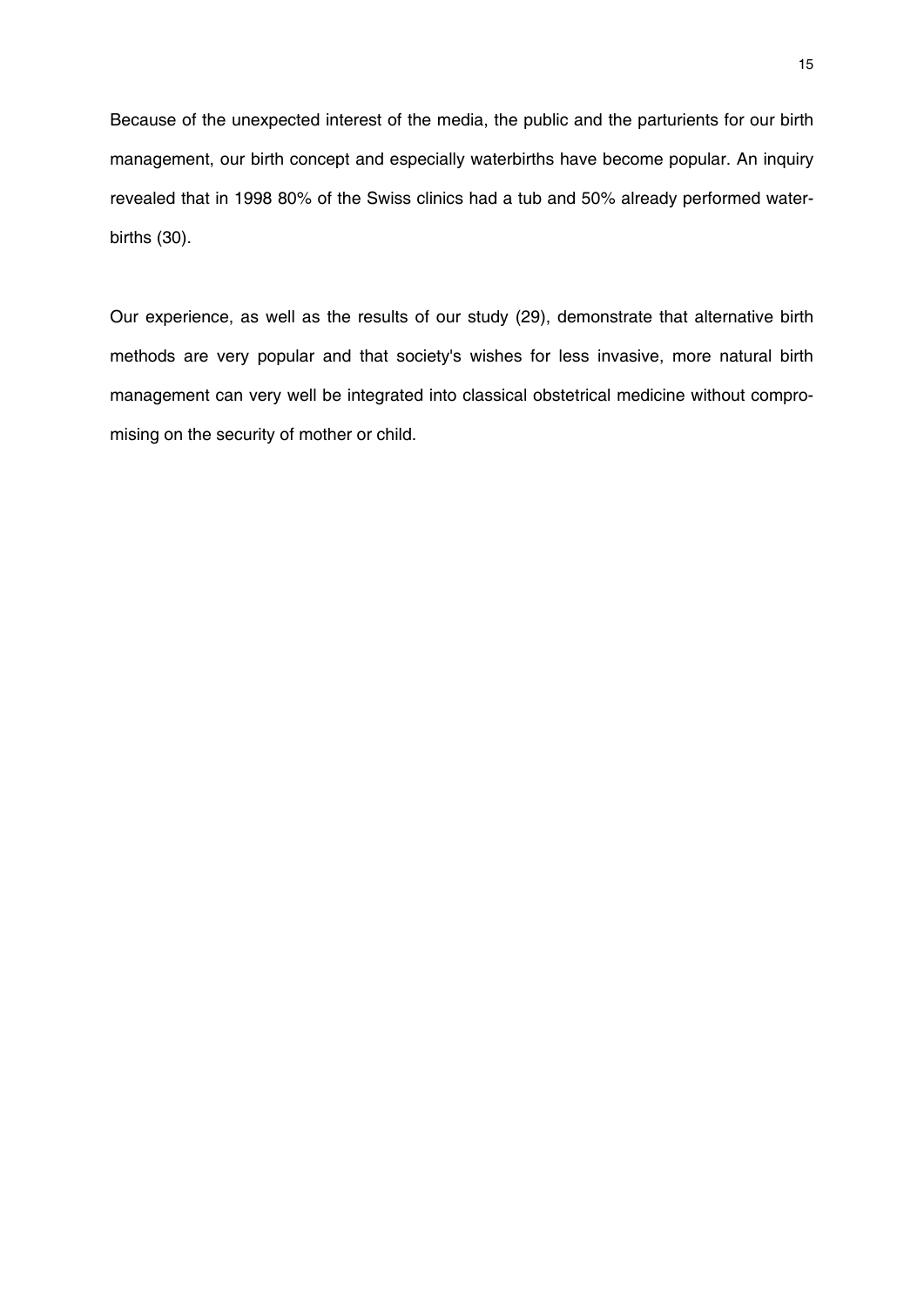#### **References**

- 1 Eberhard J, Geissbuehler V. Natural childbirth bed, Maia chair or bathtub. Video: 10 min, 1992. Ordering address: PD Dr. med. J. Eberhard, Chefarzt Frauenklinik, Thurgauisches Kantonsspital, CH-8501 Frauenfeld.
- 2 Hochuli E. Qualitätssicherung Qualitätskontrolle in der Gynäkologie und Geburtshilfe. *Schweizerische Ärztezeitung* 1995; **20:** 831-835.
- 3 Barron SL, Thomson AM. Obstetrical epidemiology . London: Academic press, 1983.
- 4 Gilstrap LC, Hauth JC, Toussaint S. Ceasarean section: changing incidence and indications. *Obstet Gynecol* 1984; **63:** 205-208.
- 5 Thacker SB, Banta HD. Benefits and risks of episiotomy: an interpretive review of the English language literature, 1860-1980. *Obstet Gynecol Surv* 1983; **38:** 322-338.
- 6 Mac Donald D, Grant A, Sheridan-Pereira M, Boylan P, Chalmers I. The Dublin randomized controlled trial of intrapartum fetal heart rate monitoring. *Am J Obstet and Gynecol* 1985; **152:** 524-539.
- 7 Enkin M, Keirse MJNC, Renfrew M, Neilson J. A Guide to Effective Care in Pregnancy and Childbirth, Oxford: Oxford University Press, Second Edition, 1995.
- 8 Myers SA, Gleicher N. Breech delivery: why the dilemma? *Am J Obstet Gynecol* 1986; **156**: 6-10.
- 9 Sosa R et al. The Effect of a supportive Companion on perinatal problems, length of labor, and Mother-Infant Interaction. *New England Journal of Med* 1980; Sept: 597-600.
- 10 Lamaze F. Painless childbirth. Psychoprophylactic method. Chicago: Regnery, 1970.
- 11 Berg D. Stellungnahme der Deutschen Gesellschaft für Gynäkologie und Geburtshilfe zur Hausgeburtshilfe. *Gynäkologie und Geburtshilfe* 1990; **3:** 3-6.
- 12 Dudenhausen JW. Unterwassergeburt. *PerinatalMedizin* 1992; **4:** 57.
- 13 Dudenhausen JW. Bericht des 1. Vorsitzenden, Mitgliederversammlung, 2. Dezember 1993, ICCC Berlin. *PerinatalMedizin* 1994; **6:** 2-6.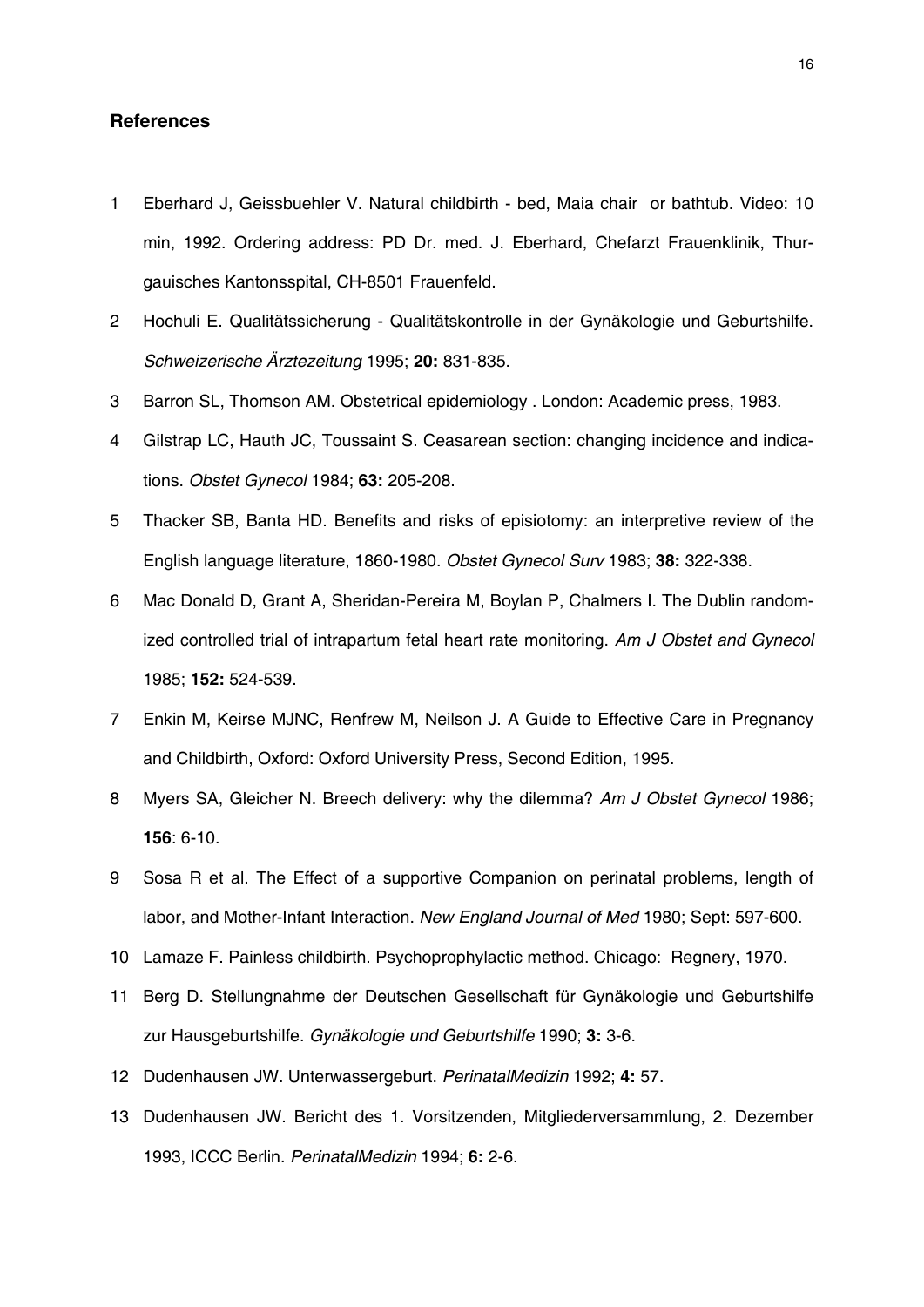- 14 Berg D. Entwicklungen und Wandlungen in der Geburtshilfe. *Gynäkologie und Geburtshilfe* 1991; **2:** 95-101.
- 15 Prinz W. Alternative Geburtshilfe: Sanfte Geburt Hausgeburt Unterwassergeburt. *PerinatalMedizin* 1993; **5:** 20-29.
- 16 Thumfart J. Verordnung des Landes Oberösterreich über die sanfte Geburt bzw. Unterwassergeburt. 1991, Oct.
- 17 Simkin P. Just Another Day in a Woman's Life? Part I: Women's Long-Term Perceptions of Their First Birth Experience. *Birth* 1991; **18:** 203-210. Part II: Nature and Consistency of Women's Long-Term Memories of Their First Birth Experiences. *Birth* 1992; **19:** 64-81.
- 18 Kitzinger S. The caesarean epidemic in Great Britain. *Birth* 1998; **1:** 56-58.
- 19 Kuntner L. Die Gebärhaltung der Frau. München: Hans Marseille Verlag, 1985.
- 20 Balaskas J. Waterbirth. 1990. London: Unwin Paperbacks,1990.
- 21 Odent M. Birth under water. *The Lancet* 1983; **31:** 1476-77.
- 22 Eldering G, Gutke A. Entwicklung der alternativen Geburtshilfe am Beispiel der Frauenklinik Bensberg. In: Alternativen der klinischen Geburtshilfe. Siebert W, Eldering G. , München: Hans Marseille Verlag, 1993.
- 23 Tscharkowski I. Der geheime Traum. 1990. Coproduction: Les Films Awamax, Paris + Costeleradio Moskow.
- 24 Eldering G, Gutke A. Entwicklung der alternativen Geburtshilfe am Beispiel der Frauenklinik Bensberg. In: Alternativen der klinischen Geburtshilfe. Siebert W, Eldering G (Hrsg), Marseille, München, S. 65-74, 1995.
- 25 Eldering G, Selke K. Wassergeburt eine mögliche Entbindungsform? *Geburtshilfe Frauenheilk* (1996) 56: 670-676.
- 26 Schneider H. Mütterliche Körperhaltung während der Geburt Tatsachen und Meinungen. *Arch Gynecol Obstet*, 1992, **252 (suppl):** 51-57.
- 27 Guldimann K. ROMA Geburtsrad. *Schweizer Hebamme* 1992; **6:** 20-21.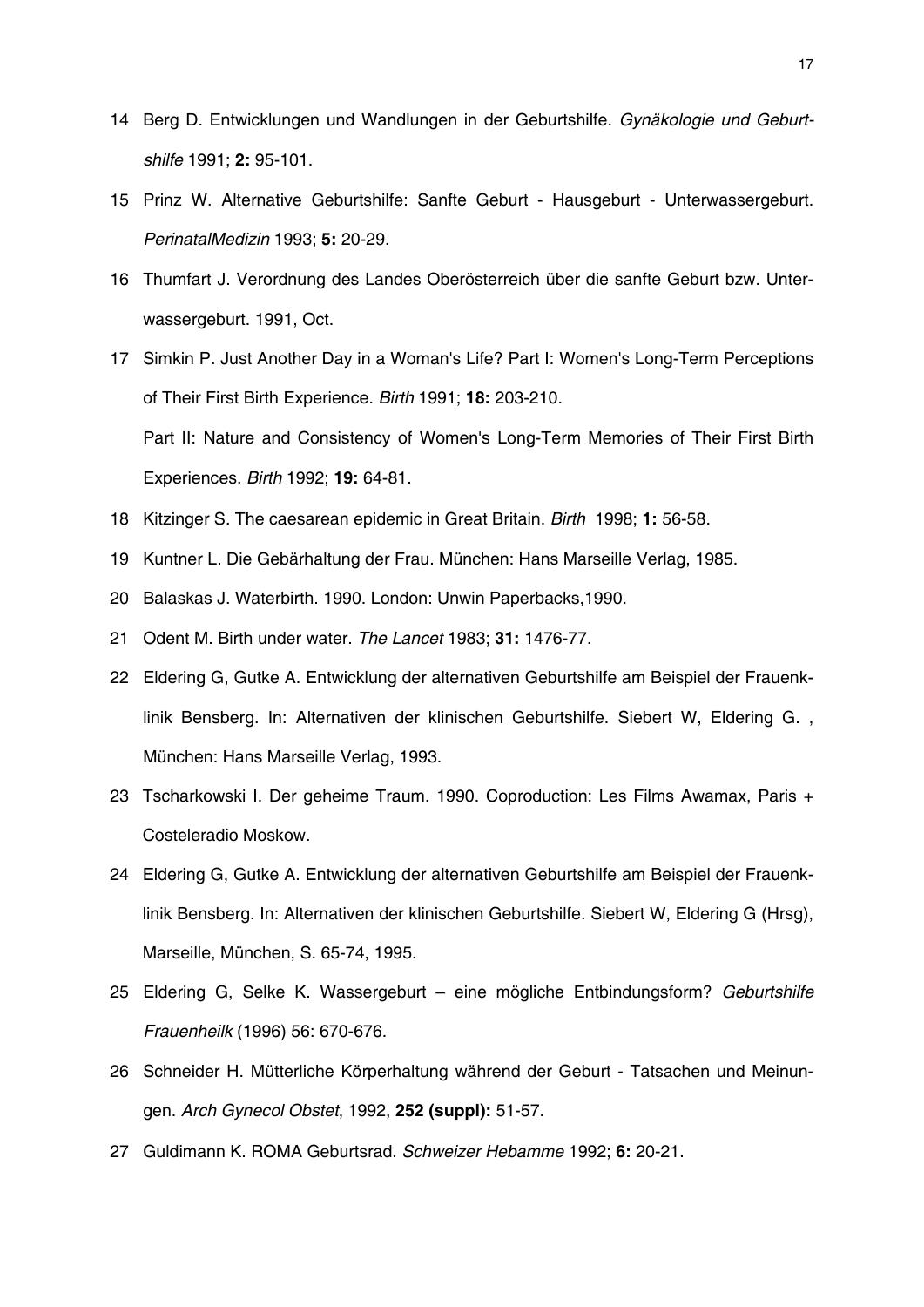- O'Driscoll K, Meagher D, Boylan P. Active management of labor, the Dublin experience. London: Morby Year Book Europe Ltd., 1993.
- Geissbuehler V, Eberhard J. Waterbirths: a comparative study. A prospective study on more than 2000 waterbirths (reviewed for publication).
- Chiffelle C. Die Wassergeburt in der Schweiz (ongoing dissertation)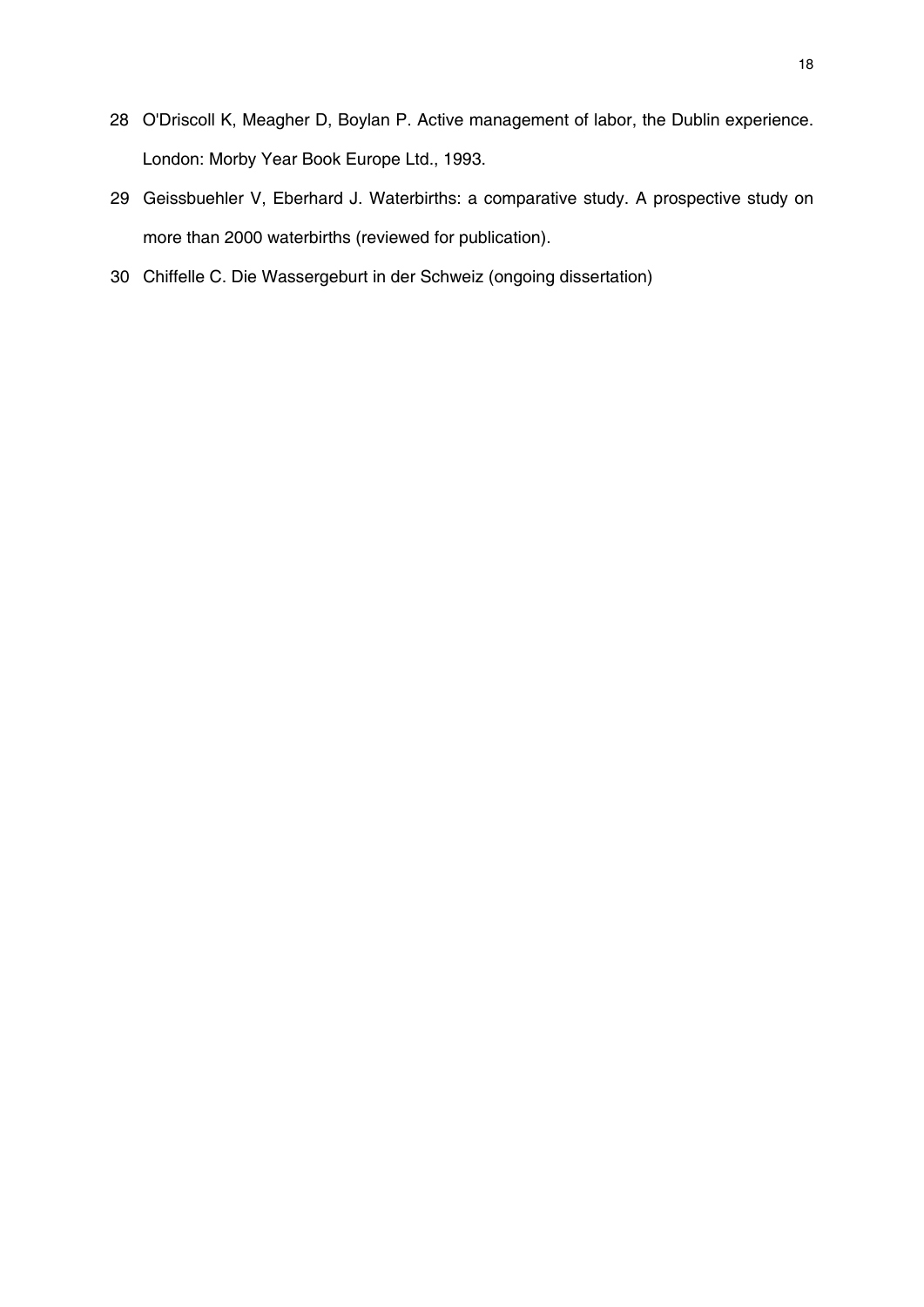|                                     |                                     | <b>Historical group KSF</b> |        |        |        | Waterbirths + new birth concept KSF |         |        |         |         |        |                      |         |
|-------------------------------------|-------------------------------------|-----------------------------|--------|--------|--------|-------------------------------------|---------|--------|---------|---------|--------|----------------------|---------|
| Years                               |                                     | 1986                        | 1987   | 1988   | 1989   | 1990                                | 1991    | 1992   | 1993    | 1994    | 1995   | 1996                 | 1997    |
| <b>Births total</b>                 |                                     |                             |        |        |        |                                     |         |        |         |         |        |                      |         |
| · KSF                               | n                                   | 1'077                       | 1'103  | 1'139  | 1'113  | 1'170                               | 1'216   | 1'353  | 1'314   | 1'373   | 1'421  | 1'373                | 1'368   |
| <b>ASF</b>                          | n.                                  | 26'579                      | 25'649 | 31'967 | 26'592 | 29'278                              | 26'711  | 29'370 | 30'269  | 27'545  | 26'933 | 28'870               | 34'565  |
| Caesarean section                   |                                     |                             |        |        |        |                                     |         |        |         |         |        |                      |         |
| - KSF                               | n                                   | 101                         | 94     | 116    | 107    | 114                                 | 119     | 131    | 128     | 113     | 120    | 136                  | 179     |
|                                     | $\%$                                | 9.4                         | 8.6    | 10.2   | 9.6    | 9.7                                 | 9.8     | 9.7    | 9.7     | 8.2     | 8.4    | 9.9                  | 13.1    |
| <b>ASF</b>                          | $\%$                                | 10,9                        | 11,2   | 13,0   | 12,9   | 12,7                                | 11,8    | 13,1   | 12,8    | 12,7    | 13,5   | 14,3                 | 15,5    |
| Vaginal operative (forceps, vacuum) |                                     |                             |        |        |        |                                     |         |        |         |         |        |                      |         |
| - KSF                               | n                                   | 88                          | 108    | 83     | 91     | 93                                  | 135     | 143    | 133     | 118     | 115    | 70                   | 98      |
|                                     | $\%$                                | 8.2                         | 9.8    | 7.3    | 8.2    | 7.9                                 | 11.1    | 10.5   | 10.1    | 8.6     | 8.1    | 5.1                  | 7.2     |
| - ASF                               | $\%$                                | 9.0                         | 8.9    | 9.3    | 9.5    | 9.4                                 | 9.7     | 9.5    | 9.6     | 9.6     | 9.8    | 10.1                 | 10.2    |
| Episiotomy                          |                                     |                             |        |        |        |                                     |         |        |         |         |        |                      |         |
| - KSF                               | n                                   | 914                         | 933    | 941    | 829    | 722                                 | 631     | 547    | 476     | 394     | 264    | 172                  | 180     |
|                                     | $\%$                                | 84.8                        | 84.6   | 82.6   | 74.4   | 61.7                                | 51.9    | 40.4   | 36.2    | 28.7    | 18.6   | 12.5                 | 13.1    |
| <b>ASF</b>                          | $\%$                                | 88.6                        | 88.4   | 87.0   | 83.2   | 80.2                                | 76.8    | 72.1   | 60.7    | 58.1    | 54.9   | 51.1                 | 47.1    |
| Artificial rupture of the membrane  |                                     |                             |        |        |        |                                     |         |        |         |         |        |                      |         |
| - KSF                               | n                                   | 435                         | 523    | 499    | 426    | 363                                 | 309     | 346    | 339     | 316     | 393    | 309                  | 349     |
|                                     | $\%$                                | 40.3                        | 47.4   | 43.8   | 38.3   | 31.0                                | 25.4    | 25.6   | 25.8    | 23.0    | 27.7   | 22.5                 | 25.5    |
| <b>ASF</b>                          | $% \mathcal{A}=\mathcal{A}^{\ast }$ | 37.0                        | 37.8   | 36.6   | 35.6   | 34.9                                | 32.1    | 30.8   | 29.4    | 29.8    | 30.5   | 27.3                 | 26.6    |
| Birth induction                     |                                     |                             |        |        |        |                                     |         |        |         |         |        |                      |         |
| - KSF                               | n                                   | 91                          | 144    | 138    | 115    | 121                                 | 138     | 206    | 167     | 152     | 165    | 163                  | 179     |
|                                     | $\%$                                | 8.4                         | 13.1   | 12.1   | 10.3   | 10.3                                | 11.3    | 15.2   | 12.7    | 11.1    | 11.6   | 11.9                 | 13.1    |
| <b>ASF</b>                          | $\%$                                | 8.6                         | 8.7    | 9.4    | 10.2   | 9.2                                 | $\star$ |        | $\star$ | $\star$ |        | $\ddot{\phantom{1}}$ | $\star$ |
| Oxytocin                            |                                     |                             |        |        |        |                                     |         |        |         |         |        |                      |         |
| - KSF                               | n                                   | 333                         | 479    | 487    | 427    | 370                                 | 384     | 488    | 330     | 413     | 512    | 427                  | 390     |
|                                     | $\%$                                | 30.9                        | 43.4   | 42.8   | 38.4   | 31.6                                | 31.6    | 36.1   | 25.1    | 30.1    | 36.0   | 31.1                 | 28.5    |
| <b>ASF</b>                          | %                                   | 36.4                        | 36.9   | 37.0   | 37.1   | 35.6                                | $\star$ |        | $\star$ | $\star$ |        | $\star$              | $\star$ |
| Epidural and spinal analgesia       |                                     |                             |        |        |        |                                     |         |        |         |         |        |                      |         |
| for birth $+$ c. sections           |                                     |                             |        |        |        |                                     |         |        |         |         |        |                      |         |
| - KSF                               | n                                   | 90                          | 139    | 99     | 119    | 133                                 | 158     | 184    | 159     | 153     | 182    | 183                  | 201     |
|                                     | $\%$                                | 8.4                         | 12.6   | 8.7    | 10.7   | 11.4                                | 13.0    | 13.6   | 12.1    | 11.1    | 12.8   | 13.3                 | 14.7    |
| $-$ ASF                             | $\%$                                | 5.2                         | 6.3    | 8.9    | 10.8   | 9.0                                 | 11.0    | 12.7   | 13.7    | 15.6    | 17.5   | 20.5                 | 23.8    |

Table 1: **Incidence of operative deliveries (caesarean section and operative vaginal delivery) and the use of invasive methods in birth management (episiotomy,**  amniotomy, birth induction, oxytocin, epidural and spinal analgesia) in percent of the total birth figures of the obstetrical and gynecological clinic in Frauenfeld **(KSF) and of the Swiss clinics of the Arbeitsgemeinschaft Schweizerischer Frauenkliniken (ASF) during the period from 1986 to 1997. (\* Missing figures in the ASF-statistics).**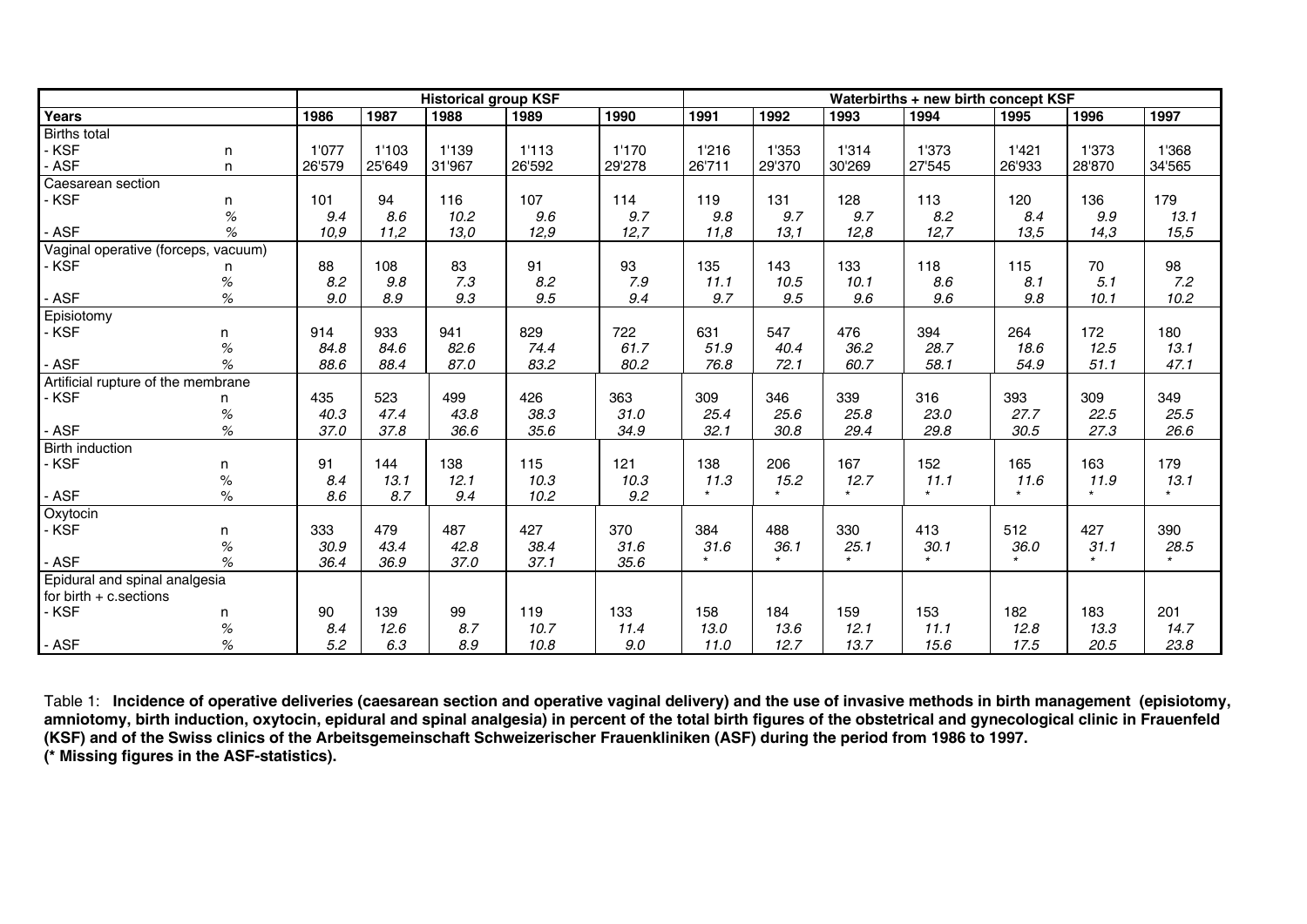| Birth method in spontaneous<br>Single births / cephalic presenta-<br>tion           |           | 1988                  | 1989                  | 1990                    | 1991             | 1992             | 1993        | 1994         | 1995        | 1996             | 1997         |
|-------------------------------------------------------------------------------------|-----------|-----------------------|-----------------------|-------------------------|------------------|------------------|-------------|--------------|-------------|------------------|--------------|
|                                                                                     |           |                       |                       |                         |                  |                  |             |              |             |                  |              |
| Bed                                                                                 | n<br>$\%$ | 939<br>99.8           | 894<br>97.2           | 854<br>90.3             | 837<br>84.2      | 516<br>49.9      | 414<br>40.4 | 449<br>40.1  | 373<br>33.7 | 334<br>29.8      | 461<br>44.1  |
| Maia-birthing stool                                                                 | n         | $\mathbf{0}$          | $\overline{21}$       | 84                      | $\overline{89}$  | $\overline{226}$ | 239         | 212          | 151         | $\overline{173}$ | 100          |
|                                                                                     | $\%$      | 0                     | 2.3                   | 8.9                     | $9.0\,$          | 21.9             | 23.3        | 19.0         | 13.6        | 15.4             | 9.6          |
| Waterbirth                                                                          | n<br>$\%$ | $\mathbf 0$<br>0      | $\mathbf 0$<br>0      | $\mathbf 0$<br>0        | 53<br>5.3        | 194<br>18.8      | 329<br>32.1 | 354<br>31.6  | 471<br>42.5 | 482<br>43.0      | 440<br>42.1  |
|                                                                                     |           |                       |                       |                         |                  |                  |             |              |             |                  |              |
| Roma wheel                                                                          | n<br>$\%$ | $\mathbf 0$<br>0      | 0<br>0                | 0<br>0                  | $\mathbf 0$<br>0 | 0<br>0           | 19<br>1.9   | 28<br>2.5    | 28<br>2.5   | 34<br>$3.0\,$    | 9<br>$0.9\,$ |
| On the mat                                                                          |           | $\mathbf{0}$          | $\mathbf 0$           | $\overline{\mathbf{1}}$ | $\mathbf{1}$     | 5                | 6           | 9            | 8           | 14               | 9            |
| (sitting or standing)                                                               | n<br>$\%$ | 0                     | 0                     | 0.1                     | 0.1              | 0.5              | 0.6         | 0.8          | 0.7         | 1.2              | $0.9\,$      |
| Holding onto the rope                                                               |           | $\mathbf 0$           | 0                     | 1                       | $\mathbf{1}$     | 14               | 5           | 30           | 10          | 30               | 3            |
|                                                                                     | n<br>$\%$ | 0                     | 0                     | 0.1                     | 0.1              | 1.4              | 0.5         | 2.7          | 0.9         | 2.7              | $0.3\,$      |
| "On all fours"                                                                      | n         | $\mathbf 0$           | $\mathbf{1}$          | $\overline{2}$          | 8                | 34               | 9           | 19           | 27          | 11               | 5            |
|                                                                                     | $\%$      | 0                     | 0.1                   | $0.2\,$                 | $0.8\,$          | 3.3              | $0.9\,$     | 1.7          | 2.4         | 1.0              | 0.5          |
| Birthing bag                                                                        | n         | 0                     | 0                     | 0                       | 0                | 0                | 0           | 9            | 33          | 35               | 14           |
|                                                                                     | $\%$      | 0                     | 0                     | 0                       | 0                | 0                | 0           | 0.8          | 3.0         | 3.1              | 1.3          |
|                                                                                     |           |                       |                       |                         |                  |                  |             |              |             |                  |              |
| Other birth methods                                                                 | n<br>$\%$ | $\overline{2}$<br>0.2 | $\overline{4}$<br>0.4 | $\overline{4}$<br>0.4   | 5<br>0.5         | 5<br>0.5         | 4<br>0.4    | 9<br>$0.8\,$ | 6<br>0.5    | 5<br>0.4         | 5<br>0.5     |
|                                                                                     |           |                       |                       |                         | 994              |                  |             | 1119         |             |                  |              |
| Total of birth methods<br>n<br>spontaneous single births /<br>cephalic presentation |           | 941                   | 920                   | 946                     |                  | 1034             | 1025        |              | 1107        | 1121             | 1046         |

Table 2: **Birth method rates in spontaneous single births with cephalic presentation at the Kantonsspital Frauenfeld (KSF) during the past ten years, while alternative birth methods were introduced: 1989 Maia-birthing stool, 1990 mat and rope, 1991 waterbirth, 1993 Roma wheel, 1994 birthing bag.** 

**NICHT ABGEGEBEN ZU DIESER PUBLIKATION IN "FETAL DIAGNOSIS THERAPY" – Febr. 2000**